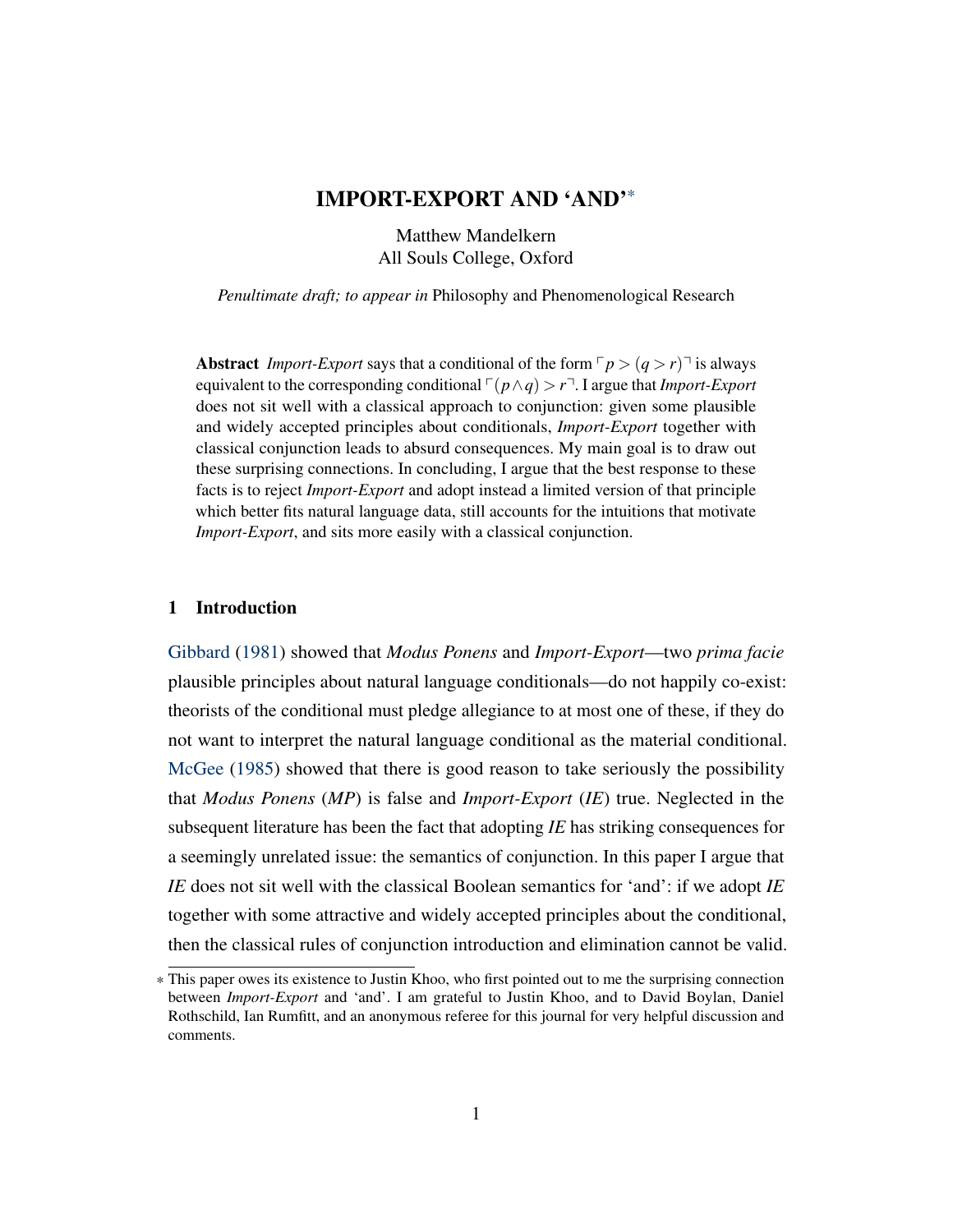My main goal is to point out the surprising relation between *IE* and 'and'. In concluding, however, I will suggest that the right conclusion to draw about the conditional is that it does not validate *IE* in full generality, but rather validates a slightly weaker principle, which I argue better fits the natural language data; accounts for all the intuitions that motivate *IE* in the first place; and sits more easily with a classical conjunction.

### 2 *Modus Ponens* and *Import-Export*

Let us work with a toy language  $\mathcal L$  containing arbitrarily many atomic sentences and closed under the one-place operator ' $\neg$ ' and two-place connectives ' $\wedge$ ', ' $>$ ', and '⊃'. I use capital italics to range over atoms in the language, lower-case italics to range over arbitrary sentences of the language and lower-case Greek letters to range over propositions (sets of possible worlds). ' $\wedge$ ' and ' $\neg$ ' are intended to correspond to 'and' and 'not', as usual.  $\lceil p \rceil q$ <sup> $\lceil$ </sup> corresponds to the natural language conditional If p, then  $q<sup>l</sup>$  (on either its indicative or subjunctive reading; everything I say here goes for both kinds of conditional, *modulo* the points in Footnote [24\)](#page-19-0). And  $\ulcorner p \urcorner$ *q*<sup>→</sup> corresponds to the material conditional, given its standard semantics:  $\lceil p \rceil q \rceil$  is true just in case p is false or q true.<sup>[1](#page-0-0)</sup> Call the fragment of our language without '>' the *conditional-free fragment*, or  $\mathcal{L}_{CF}$  for brevity. We assume a stock of possible worlds W and a valuation function  $\Im$  which takes atomic sentences to subsets of W.<sup>[2](#page-0-0)</sup> Let  $[\![p]\!]^{f_1, f_2...f_n, w}$  be the truth-value of *p* at *w* relative to the sequence of parameters  $\langle f_1, f_2,..., f_n \rangle$  (specified differently in the various theories we will explore), and let  $[$ [*p*]]  $f_1, f_2, \ldots, f_n$  be the proposition *p* expresses at  $\langle f_1, f_2, \ldots, f_n \rangle$  (the set of possible worlds where *p* is true relative to  $\langle f_1, f_2, \ldots, f_n \rangle$ , i.e.  $\{w \in \mathcal{W} : [[p]]^{f_1, f_2, \ldots, f_n, w} = 1\}$ ). We assume that for all atoms *A*,  $[[A]]^{f_1, f_2...f_n} = \mathfrak{I}(A)$ . Finally, in addition to W, we have an absurd world  $\lambda$  at which every sentence in the language is true.

<sup>1</sup> I leave disjunction out of the story, for simplicity. We could define it as usual out of negation and conjunction; or, if we opt for a non-classical conjunction, we could combine that with a classical disjunction, giving up de Morgan equivalences.

<sup>2</sup> I will write e.g. ' $A(w) = 1$ ' or ' $A(w) = 0$ ' to indicate  $w \in \mathfrak{I}(A)$  or  $w \notin \mathfrak{I}(A)$ .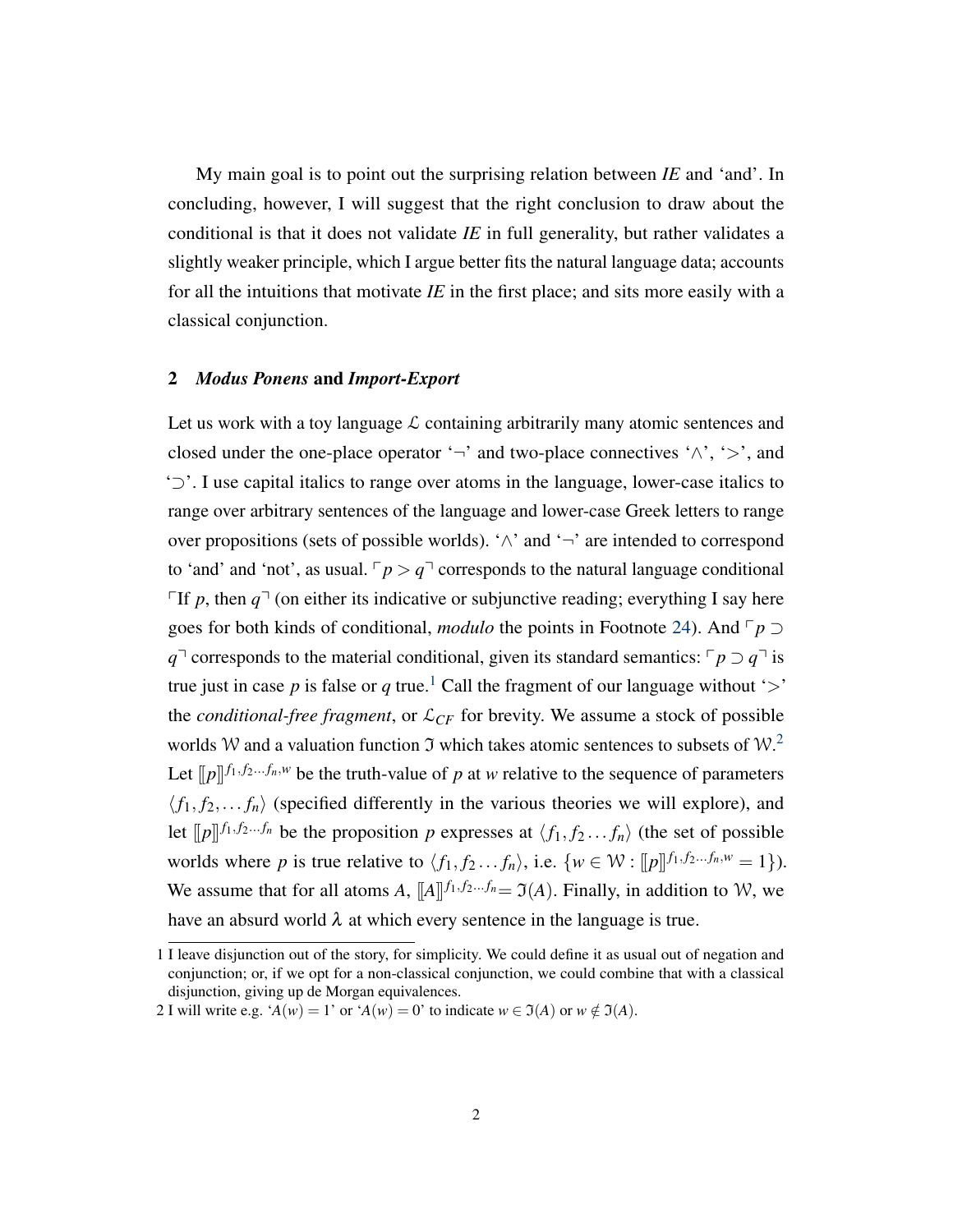Our two key principles about the conditional run as follows. ('*c*' ranges over contexts, which are sequences of parameters—again, specified differently in different semantic theories we will explore—provided by concrete speech situations for the evaluation of modal content.)

*Modus Ponens (MP):* 
$$
\forall c : \forall p, q \in \mathcal{L} : (\llbracket p \rrbracket^c \cap \llbracket p > q \rrbracket^c) \subseteq \llbracket q \rrbracket^c
$$
  
*Import-Export (IE):*  $\forall c : \forall p, q, r \in \mathcal{L} : \llbracket p > (q > r) \rrbracket^c = \llbracket (p \land q) > r \rrbracket^c$ 

*MP* says, for instance, that if both 'It is raining' and 'If it is raining, the picnic is cancelled' are true, then 'The picnic is cancelled' is also true; and likewise that if both 'It rained yesterday' and 'If it had rained yesterday, the picnic would have been cancelled' are true, then 'The picnic was cancelled' is also true. And *IE* says, for instance, that 'If the picnic was cancelled, then if Mark was excited for the picnic, he was disappointed' always expresses the same thing (in a given context) as 'If the picnic was cancelled and Mark was excited for the picnic, he was disappointed'; likewise that 'If the picnic had been cancelled, then if Mark had been excited for the picnic, he would have been disappointed' always expresses the same thing in a given context as 'If the picnic had been cancelled and Mark had been excited for the picnic, he would have been disappointed'.

Both these principles are *prima facie* very natural. But [Gibbard](#page-25-0) [\(1981\)](#page-25-0) showed that these two principles entail that the natural language conditional is the material conditional, provided we also assume that for any *c*, if  $[lp]^c \subseteq [q]^c$ , then  $[lp > q]^c =$ W; i.e. when *p* entails  $q, \lceil p \rceil q$  is a theorem. This latter assumption, which I call *Conditional Deduction*, seems essentially beyond reproach.<sup>[3](#page-0-0)</sup> Briefly, Gibbard's proof goes as follows (following presentation in [Khoo](#page-25-2) [2013\)](#page-25-2): for any context *c* and

<sup>3</sup> At least when *p* and *q* are conditional-free. It would be more in the spirit of the theories we are exploring here to state *Conditional Deduction* with *q* relativized to a context parameter updated with *p*—PM and PK do not actually validate *Conditional Deduction* as stated here when *q* contains a conditional, since, as I discuss below,  $\lceil p \rceil p$  is not a theorem for them when p is in the conditional fragment—but this will not affect present interests, as Gibbard's result, and those we explore below, are decisive even if we focus on conditional-free *p* and *q*. One grounds for rejecting *Conditional Deduction* even in that case comes from theorists of conditionals with impossible antecedents who argue that for some inconsistent *p* and some  $q, \lceil p \rceil q$  is false, but nonetheless *p* entails *q*; see [Nolan](#page-25-3) [1997.](#page-25-3) I will not explore this possibility here.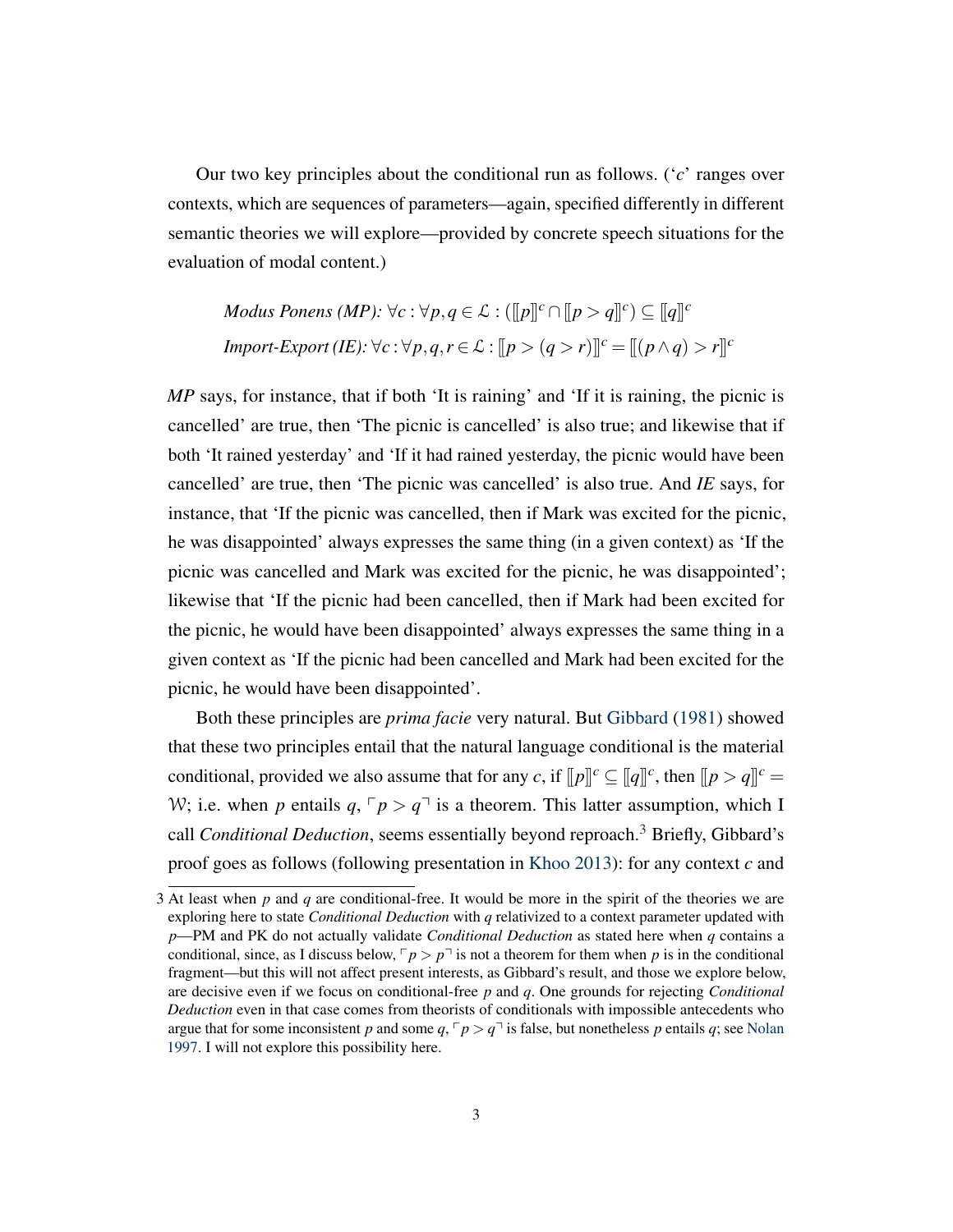sentences p, q, under the assumption that  $\ulcorner \neg p \wedge p \urcorner$  is nowhere true,<sup>[4](#page-0-0)</sup> it follows that  $[[-p \wedge p]]^c \subseteq [q]^c$ , and thus by *Conditional Deduction* that  $[(-p \wedge p) > q]^c = \mathcal{W}$ , and thus, by *IE*, that  $[\neg p > (p > q)]^c = W$ . By *MP*, it follows that  $[\neg p]^c \subseteq [p > q]^c$ . Next, under the assumption that  $[ q \wedge p ]^c \subseteq [q]^{c}$ , we know by *Conditional Deduction* that  $[[ (q \wedge p) > q] ]^c = \mathcal{W}$ . By *IE*,  $[[ q > (p > q) ] ]^c = \mathcal{W}$ . By *MP*,  $[[ q] ]^c \subseteq [[ p > q] ]^c$ . Given the meaning of the material conditional ' $\supset$ ', on which, again,  $[ p \supset q]$ <sup>c</sup>=  $[[-p]]^c \cup [q]^c$ , it follows by set theory that  $[ [p \supset q]^c \subseteq [p > q]^c$ . *MP* guarantees that  $[ [p > q]^{c} \subseteq [p \supset q]^{c}$ . Thus  $\forall c : \forall p, q \in \mathcal{L} : [p > q]^{c} = [p \supset q]^{c}$ : that is, the natural language conditional ' $>$ ' is the material conditional ' $\supset$ '.

The problem is that '>' is *not* the material conditional. This is almost universally accepted by those who study conditionals.<sup>[6](#page-0-0)</sup> A quick argument: if ' $>$ ' were the material conditional, then the negation of  $\nabla p > q^{\dagger}$  would entail p. But it does not. For instance, (1) is true whether or not Patch turns out to be a rabbit:

# (1) It's not the case that, if Patch is a rabbit, she is a rodent. (Khoo  $\&$ [Mandelkern](#page-25-4) [2018\)](#page-25-4)

That is, (1) does not entail that Patch is a rabbit—contrary to the predictions of a theory which said that the indicative conditional in (1) is the material conditional. It is equally clear, for parallel reasons, that the subjunctive conditional is not the material conditional, since (2) clearly does not entail that Patch is a rabbit.

(2) It's not the case that, if Patch had been a rabbit, she would have been a rodent.

<sup>4</sup> As we discuss below,  $\nabla p \wedge p$ <sup> $\Box$ </sup> can be true in the PK or PM semantics given below, in particular when *p* is itself a conditional; even in those frameworks, though,  $\neg p \wedge p \neg$  is never true when *p* is conditional-free, and so even in those frameworks, Gibbard's result will show that  $\lceil p \rceil$ is equivalent to  $\lceil p \rceil q$  whenever *p* itself is conditional-free, provided *MP*, *IE*, and *Conditional Deduction* are all valid.

<sup>5</sup> We will call into question right conjunction elimination below, but not left.

<sup>6</sup> Some, like [Lewis](#page-25-5) [\(1976\)](#page-25-5), [Jackson](#page-25-6) [\(1979\)](#page-25-6), [Grice](#page-25-7) [\(1989\)](#page-25-7), [Rieger](#page-25-8) [\(2006\)](#page-25-8), have argued that contrasts in assertability between material conditionals and indicative conditionals can be explained pragmatically. But these accounts, even if successful, would not explain embedding data like (1). Moreover, to my knowledge no one has defended the thesis that the subjunctive conditional is the material conditional; but Gibbard's proof is *prima facie* just as worrisome for the subjunctive conditional as for the indicative (since, at first blush, both seem to validate *Conditional Deduction*, *MP*, and *IE*).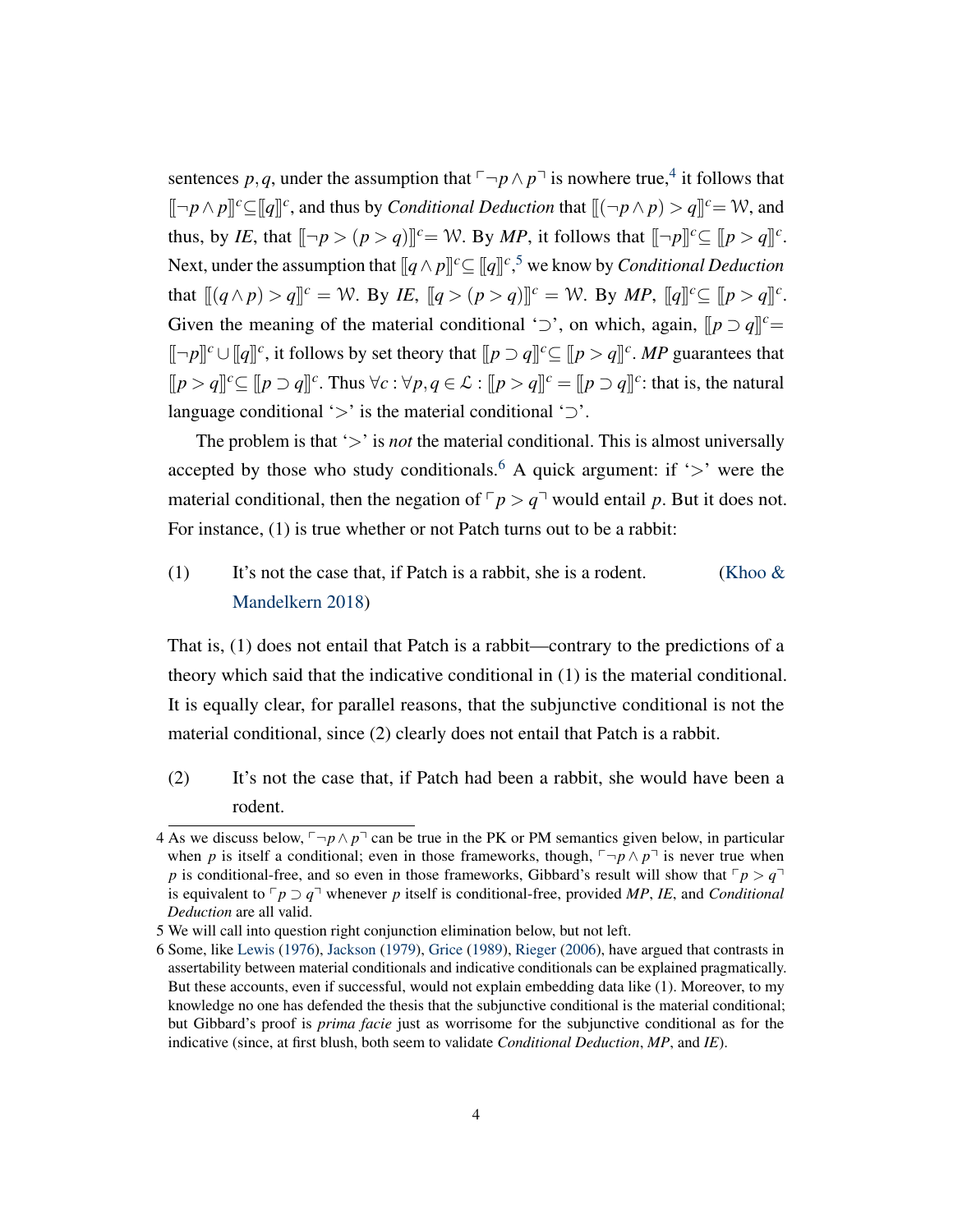Arguments like this can be easily multiplied, though I will stop here, since the point is well established: '>' is not '⊃'. Given the plausibility of *Conditional Deduction*, the consensus is that we must therefore validate at most one of *MP* and *IE*. [7](#page-0-0)

Again, both principles are *prima facie* plausible. There is much to say in favor of, and against, both. I will not go into the details of this debate here. My main goal in this paper is not to argue for either of these principles, but rather to point out some downstream consequences of one possible choice between them, namely the choice to go with *IE*. [McGee](#page-25-1) [\(1985\)](#page-25-1), as we will review in more detail below, argued that there is reason to take seriously the possibility that *MP* is invalid and *IE* is valid; and [Khoo & Mandelkern](#page-25-4) [\(2018\)](#page-25-4) argue that the subsequent literature has not produced a convincing counterexample to *IE*, at least for indicative conditionals. So it at least seems open, given the present state of the literature, that *IE* is valid and *MP* invalid; and this suffices to motivate exploration of the consequences of validating *IE*.

### 3 Validating *Import-Export*

There are a number of theories which validate *IE*. I will spell out three representative theories—one from the literature, and two close variations on existing theories—to focus our investigation here. The first is due to [McGee](#page-25-1) [1985.](#page-25-1) McGee builds on [Stalnaker](#page-25-9) [\(1968\)](#page-25-9), [Stalnaker & Thomason](#page-26-0) [\(1970\)](#page-26-0)'s theory of conditionals, which validates *MP*, not *IE*. McGee modifies the theory so that it validates *IE*, not *MP*. On McGee's theory, sentences of our language are evaluated relative to two modal parameters. The first is a Stalnakerian *selection function f* from propositions and worlds to worlds, which (i) takes any proposition and world to a world where that proposition is true (intuitively, the 'closest' world where that proposition is true); (ii) takes a proposition and world to the absurd world  $\lambda$  just in case the proposition in question is inconsistent; (iii) takes  $\langle \varphi, w \rangle$  and  $\langle \psi, w \rangle$  to the same world if  $f(\varphi, w) \in \psi$ and  $f(\psi, w) \in \varphi$ ; and (iv) takes  $\langle \varphi, w \rangle$  to *w* just in case  $w \in \varphi$ . The second parameter is *a hypothesis set*: a set of sentences  $\Gamma$ , which will serve to keep track of conditional

<sup>7</sup> [Kratzer](#page-25-10) [\(1986\)](#page-25-10) claims to evade Gibbard's proof by challenging an implicit premise—that '>' is a two-place operator—but [Khoo](#page-25-2) [\(2013\)](#page-25-2) shows persuasively that this does not in fact allow Kratzer to avoid Gibbard's result, and that she does so because, and only because, she invalidates *MP*.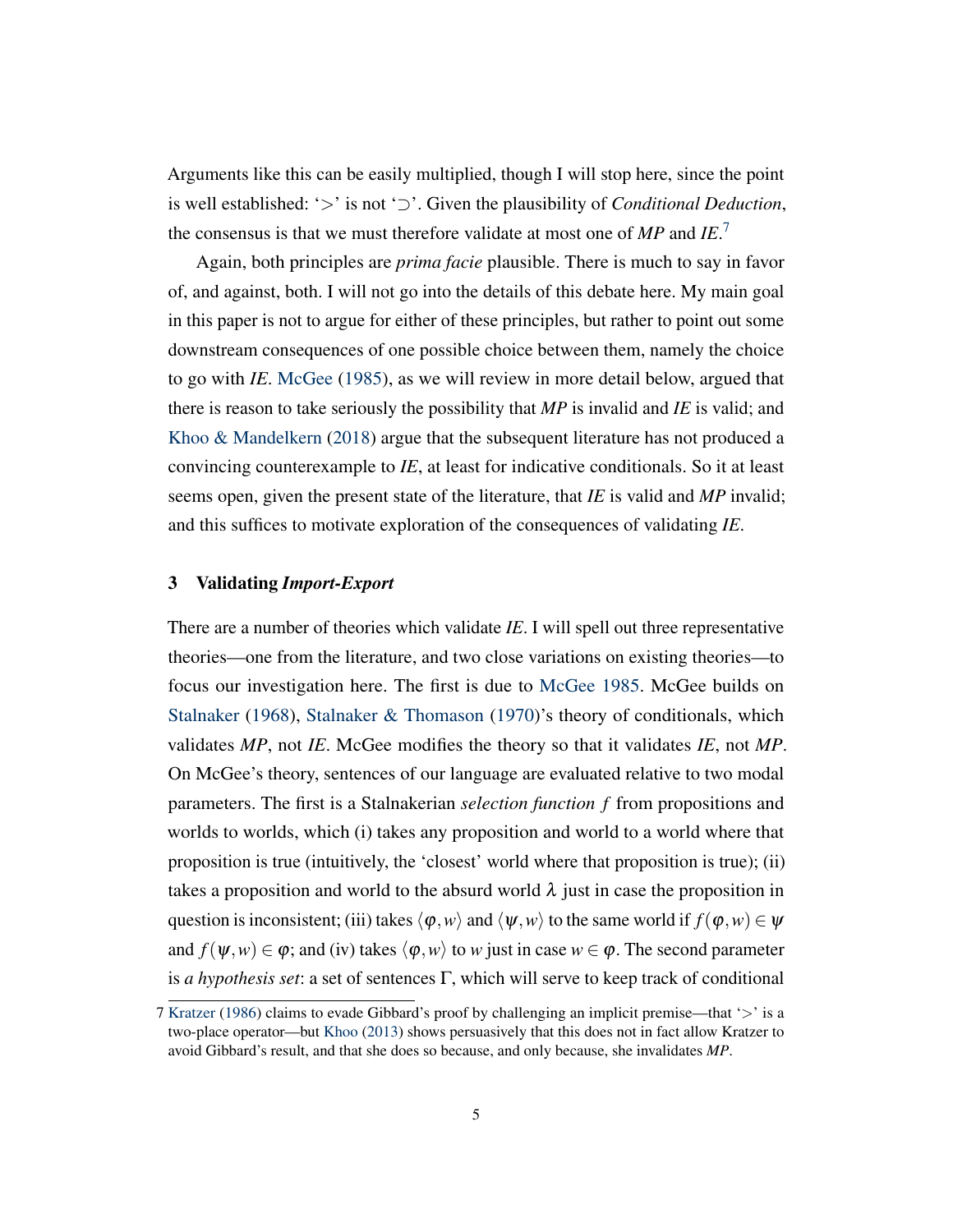antecedents. Context will always supply an empty hypothesis set; the only role of the hypothesis set is to keep track of intra-sentential dynamics in conditionals.<sup>[8](#page-0-0)</sup> Then we have the following semantic rules:

### McGee Semantics:

- $[A]$ <sup> $f, \Gamma, w$ </sup> = 1 iff  $f(\bigcap$ *p*∈Γ  $[ [p]$  $[f, \varnothing, w) \in \mathfrak{I}(A)$
- $[-p]$ <sup> $f, \Gamma, w = 1$ </sup> iff  $[ [p]$  $]$  $f, \Gamma, w = 0$
- $[ p \wedge q]^{f, \Gamma, w} = 1$  iff  $[ p ]^{f, \Gamma, w} = 1$  and  $[ q ]^{f, \Gamma, w} = 1$
- $[ p > q ]$  $f, \Gamma, w = [ q ]$  $f, \Gamma \cup \{ p \}, w$

Relative to an empty hypothesis set, atomic sentences, negation, and conjunction have their standard classical interpretations. The role of 'if'-clauses in conditionals is solely to add material to the hypothesis set: the conditional's consequent is then evaluated relative to an updated hypothesis set which includes its antecedent. The members of the hypothesis set are each interpreted relative to the matrix selection function and an empty hypothesis set; their intersection then serves as an argument for a Stalnakerian selection function. For simple conditionals—conditionals of the form  $\nabla p > q$ <sup> $\Box$ </sup> where  $p, q \in \mathcal{L}_{CF}$  (the conditional-free fragment)—the resulting logic coincides with Stalnaker's:  $\lceil p \rceil q$  is true just in case the closest *p* world is a *q* world. But for complex conditionals, the accounts diverge: in McGee's system, a conditional of the form  $\lceil p \rceil (q > r)$  is true just in case  $\lceil q \rceil r$  is true relative to a hypothesis set to which *p* has been added, just in case *r* is true relative to a hypothesis set to which *p* and *q* have both been added. This renders  $\lceil p \rceil$   $\left( q > r \right)$ equivalent to  $\lceil (p \land q) \rceil$ , sufficing to validate *IE*. By contrast, *MP* will not be valid: an easy way to see this is that  $\lceil p \rceil$   $\sim$   $(\lnot p > r)$ <sup> $\lnot$ </sup> will always be true, for any *p* and *r*; but there are worlds where *p* is true and  $\neg p > r \exists$  false.

<sup>8</sup> All these conditions are left implicit in McGee's own presentation, but I assume they are intended. Quantification over contexts throughout is thus just quantification over selection functions, since the hypothesis set remains empty in all contexts. Likewise for PM and PK, *mutatis mutandis*.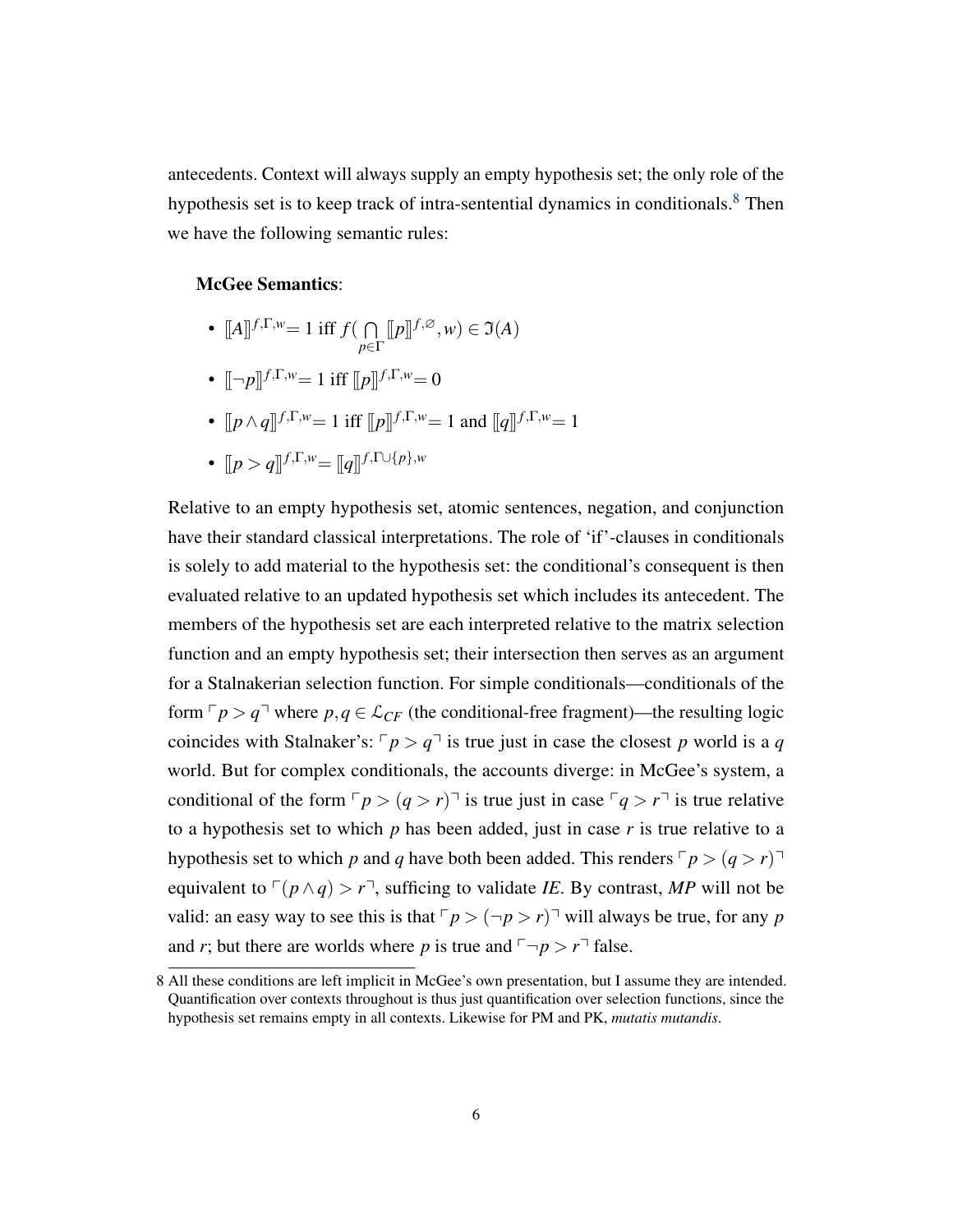The second theory I explore here is a close variant on McGee's theory, which I'll call *Pseudo-McGee* (*PM*), and runs as follows. The modal parameters in this case are a selection function, as above, plus a *premise set* Φ: a set of propositions, which again we assume always starts out empty, and whose only role, again, is to keep track of the intra-sentential dynamics of information.

# Pseudo-McGee Semantics:

- $[[A]]^{f, \Phi, w} = 1$  iff  $f(\bigcap \Phi, w) \in \Im(A)$
- $[-p]^{f, \Phi, w} = 1$  iff  $[p]^{f, \Phi, w} = 0$
- $[ [p \wedge q]]^{f, \Phi, w} = 1$  iff  $[ [p]]^{f, \Phi, w} = 1$  and  $[ [q]]^{f, \Phi \cup \{ [p] \}^{f, \Phi} \}$ ,  $w = 1$
- [[*<sup>p</sup>* <sup>&</sup>gt; *<sup>q</sup>*]] *<sup>f</sup>*,Φ,*w*= [[*q*]] *<sup>f</sup>*,Φ∪{[[*p*]] *<sup>f</sup>*,Φ},*<sup>w</sup>*

This semantics is exactly like McGee's, except that what gets added to our modal parameters as we process a conditional is a proposition, not a sentence. This means that what gets added to premise sets are the denotations of sentences interpreted relative to their local premise sets, rather than uninterpreted sentences which will ultimately be interpreted relative to an empty premise set. This makes a crucial difference when it comes to importing and exporting a sentence which is itself a conditional, since what will get added to the premise set will be the conditional *as interpreted relative to a non-empty premise set*. Thus, in order to validate *IE* in that case, we must adopt the non-classical conjunction here, which ensures that a right conjunct is evaluated relative to a premise set updated with the content of the left conjunct. *MP* will be invalid; the same example which showed this for McGee will show this for PM.

The final theory I will put on the table here is due to [Kratzer](#page-25-11) [\(1981,](#page-25-11) [1986\)](#page-25-10), augmented with a conjunction along the lines suggested in [Khoo & Mandelkern](#page-25-4) [2018;](#page-25-4) call this theory *Pseudo-Kratzer* (*PK*). This theory again has two modal parameters. The first is a *modal base function g* that takes each world to a set of propositions. The role of the modal base, like hypothesis and premise sets, is to keep track of conditional information; we thus again assume that any context provides a modal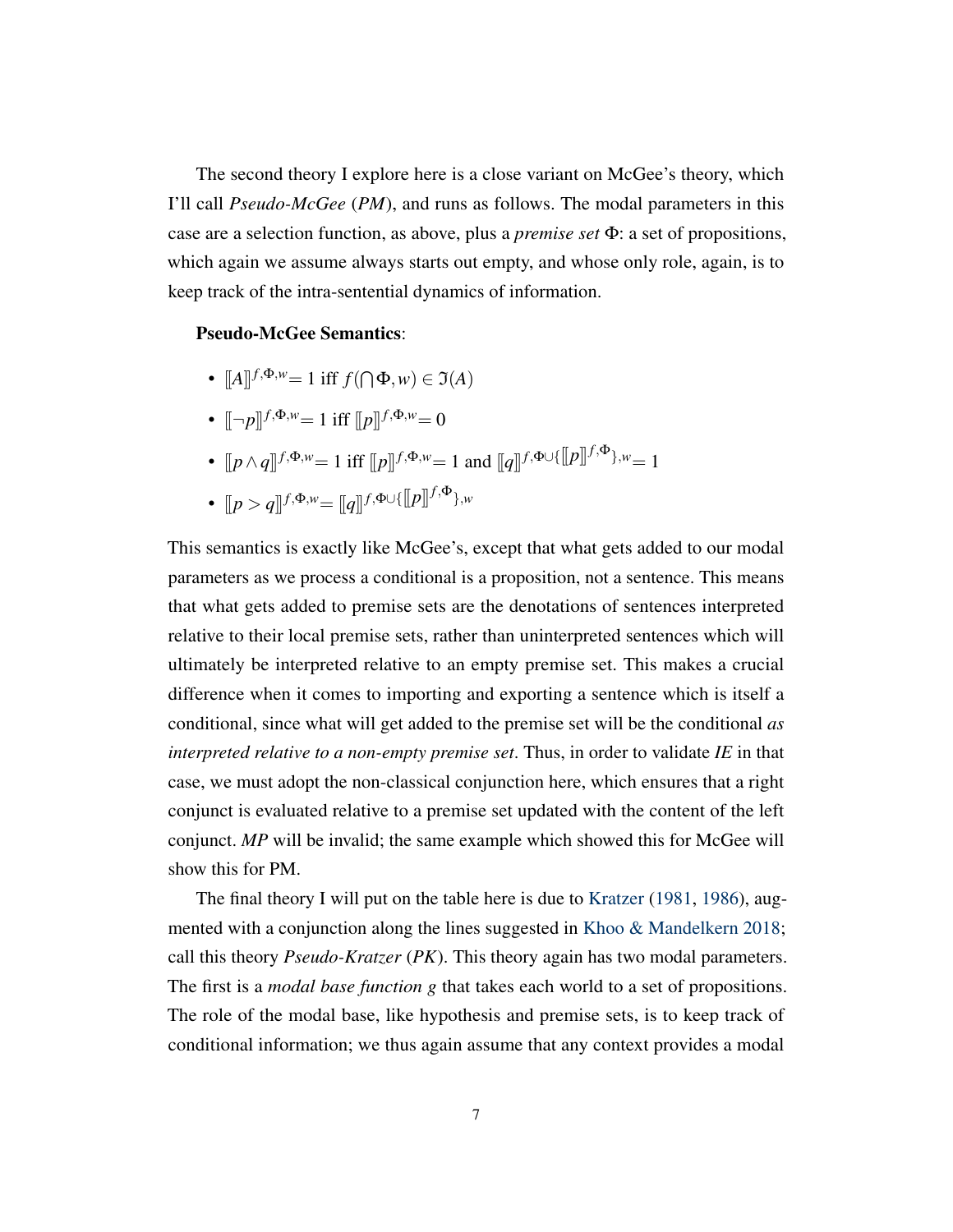base which takes every world to the empty set. The second element is a function  $\prec$ from worlds to well-founded partial pre-orders on worlds such that for any world *w*, *w* is strictly minimal in  $\preceq$  (*w*).<sup>[9](#page-0-0)</sup> Finally, this approach augments our language with a covert modal <sup>M</sup> with semantics as below.[10](#page-0-0) Then:

# Pseudo-Kratzer Semantics:

- $[[A]]^{g,\preceq,w} = 1$  iff  $w \in \mathfrak{I}(A)$
- $\lbrack \lbrack \neg p \rbrack \rbrack^{g,\preceq,w}=1$  iff  $\lbrack \lbrack p \rbrack \rbrack^{g,\preceq,w}=0$
- $[ p \wedge q ] \$ <sup>*g*,  $\preceq$ ,  $w = 1$  iff  $[ p ] \$ <sup>*g*</sup>,  $\preceq$ ,  $w = 1$  and  $[ q ] \$ <sup>*gpg*,  $\preceq$ ,  $w = 1$ ,</sup></sup> where  $\forall w' : g^{p^{g, \preceq}}(w') = g(w') \cup \{[[p]]^{g, \preceq}\}$
- $[ \lbrack p > q \rbrack ^{g, \preceq, w} = [ \lbrack q \rbrack ^{g^{p^{g, \preceq}}, \preceq, w}$
- $[\![\mathbf{M}(p)]\!]^{g,\preceq,w} = 1$  iff  $\forall w' \in \bigcap g(w) : w'$  is minimal in  $\preceq_g (w) \to [\![p]\!]^{g,\preceq,w'} = 1$ , where  $\preceq_g$  (*w*) is the limitation of  $\preceq$  (*w*) to  $\bigcap g(w)^{11}$  $\bigcap g(w)^{11}$  $\bigcap g(w)^{11}$

Atoms and negation are treated classically. The only role of a conditional antecedent is to add its information to the ordering source (much as in McGee's theory). Crucially, Kratzer assumes that conditionals without overt modals (which is to say all conditionals in our language, which does not contain overt modals) always contain the covert modal M which takes scope over everything which follows the most deeply embedded ' $>$ ' in the conditional; thus e.g. where *r* does not contain 'M' or ' $>$ ', instead of  $\lceil p \rceil r$  we will have  $\lceil p \rceil r$ ; likewise, instead of  $\lceil p \rceil (q > r)$  we will have  $\sqrt{p}$  >  $(q > Mr)^T$ .  $\sqrt{p}$  is true just in case *p* is true at all the minimal worlds in the intersection of the modal base. Putting this all together, simple conditionals of the form  $\nabla p > Mq$ <sup> $\neg$ </sup> will be true just in case all the minimal *p* worlds consistent with the

<sup>9</sup> My presentation simplifies Kratzer's in moving directly to a pre-order rather than going by way of an ordering source, and in assuming that  $\prec (w)$  is well-founded for all *w* (the limit assumption). Both of these simplifications are harmless for present purposes. I also assume (the model-theoretic version of) strong centering, which is necessary for proving some of the facts below.

<sup>10 &#</sup>x27;M' counts as part of the conditional fragment of our language, so  $\mathcal{L}_{CF}$  does not contain 'M'.

 $11 \rightarrow$  is the meta-language material conditional.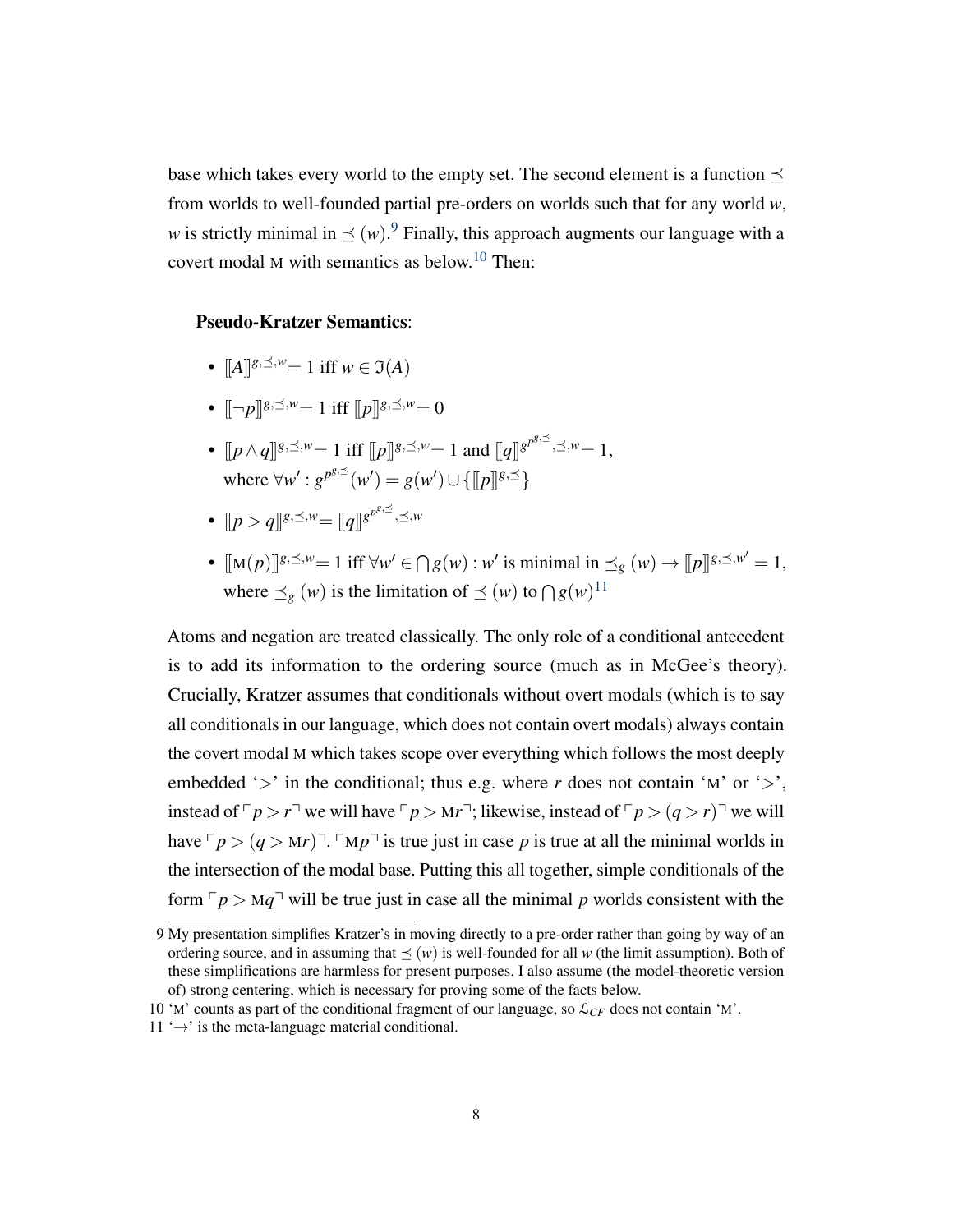modal base are  $q$  worlds.<sup>[12](#page-0-0)</sup> When it comes to complex conditionals, the clause for conditionals, together with the assumption about covert modals, ensures that we keep track of consecutive antecedents, just as for McGee and PM. So  $\lceil p \rceil (q > Mr)^{\dagger}$ will be true just in case  $\lceil q \rceil M^{\dagger}$  is true relative to a modal base which includes the information that  $p$  is true, which holds just in case  $r$  is true at all the minimal worlds where  $p$  and  $q$  are true. When  $q$  is conditional-free, this suffices to guarantee that  $\nabla p > (q > Mr)^{-1}$  is equivalent to  $\nabla (p \wedge q) > Mr^{-1}$ . And our clause for conjunction ensures that right conjuncts are evaluated relative to a modal base which includes the information in the left conjunct. This, in turn, suffices to validate *IE* in full generality, even when *q* is a conditional (more below). *MP*, by contrast, will not be valid; the same example given above shows this.

All three of these theories, then, validate *IE*. They differ in a variety of ways, but what I want to focus on here is their treatment of 'and'. McGee's theory has a classical 'and'. But PM and PK give 'and' a decidedly non-classical treatment. On both those theories, 'and' is fully classical for the conditional-free fragment; but not when we have a conjunction whose right conjunct contains a conditional. Then the conditional is evaluated, in PM, relative to a premise set updated with the left conjunct; and, in PK, relative to a modal base which is updated with the left conjunct. To illustrate this divergence in their treatment of 'and', consider the conjunction  $\lceil p \wedge (\lnot p > q) \rceil$  for any conditional-free *p*. In McGee's theory, this conjunction is true relative to  $\langle f, \Gamma, w \rangle$ just in case both *p* and  $\neg p > q$ <sup> $\neg$ </sup> are true relative to  $\langle f, \Gamma, w \rangle$ , just as we would expect from a classical point of view. Consider next PK. We assume that in a conjunction like this, *q* has the form  $\lceil M r \rceil$ . The conjunction  $\lceil p \wedge (\lnot p > Mr) \rceil$  is then true relative to  $\langle g, \preceq, w \rangle$  just in case *p* is true relative to  $\langle g, \preceq, w \rangle$  and  $\lceil \neg p \rceil$  is true relative to *a different* point of evaluation, namely  $\langle g^{p^{g,\preceq}}, \preceq, w \rangle$ . And now notice something important:  $\neg p > Mr^{\dagger}$  is *always* true relative to *any* point of evaluation which contains  $g^{p^{g,\preceq}}$  as its modal base parameter, *no matter what g* is, and no matter what  $\preceq$  and *w* are. This is because  $[\neg p > Mr]]^{g^{p^{g, \preceq}}, \preceq, w} = 1$  just in case all  $\leq$  (*w*)-minimal worlds in a certain set make *r* true—but what set? We get that set

<sup>12</sup> The resulting semantics for simple conditionals is a slight generalization of the one given in [Lewis](#page-25-12) [1973](#page-25-12) for subjunctive conditionals.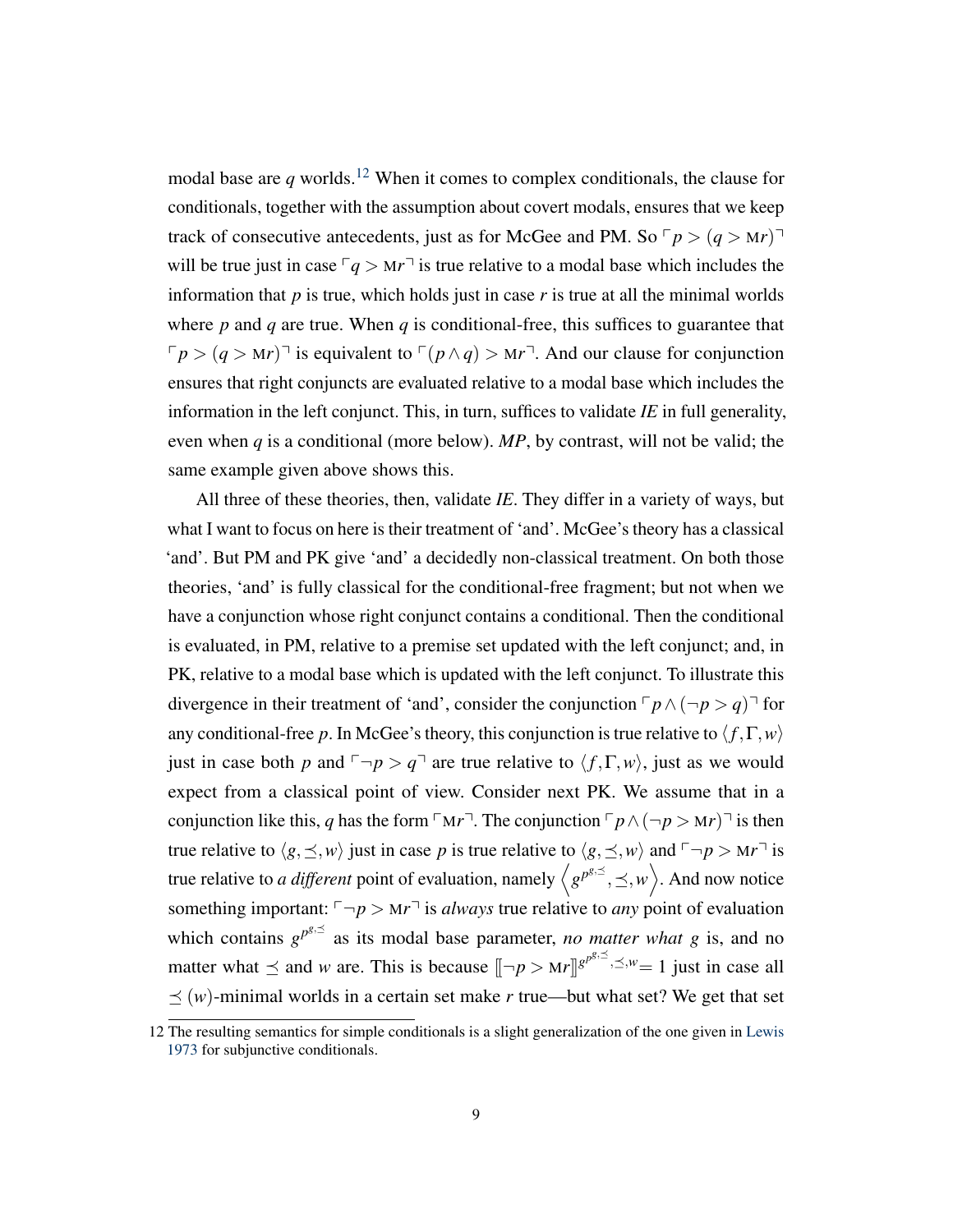by taking the intersection of  $g(w)$ , then intersecting that with the intension of *p*, and then intersecting that with the intension of  $\neg p$ <sup> $\neg$ </sup>. Whatever we started with, we'll end with the empty set. And so the quantification here ends up vacuous, and  $\Box p > Mr^{\Box}$  is guaranteed to be true. That means that in PK,  $\Box p \land (\neg p > Mr)^{\Box}$  is true at an index just in case *p* is. And that, of course, means that 'and' is highly non-classical in this system. In particular, right conjunction elimination will be invalid: the truth of *p* at an index will suffice for the truth of  $\lceil p \wedge (\lnot p > Mr) \rceil$ , but not for the truth of  $\neg p > Mr^{-13}$  $\neg p > Mr^{-13}$  $\neg p > Mr^{-13}$  Conjunction introduction will also be invalid, for similar reasons: we can have *p* and  $\lceil q \rceil$  both true relative to some index, while  $\lceil p \wedge (q \geq Mr) \rceil$  is false relative to that same index, since in the conjunction, the right conjunct is evaluated relative to a shifted modal base (intuitively: for the conjunction to be true we would need not only *p* and  $\lceil q \rceil$  to be true, but also for  $\lceil (p \wedge q) \rceil$  to be true; and the truth of the latter does not follow from the truth of the former two in a variably strict framework like  $PK$ ).<sup>[14](#page-0-0)</sup> Things are parallel for PM:  $\lceil p \wedge (\neg p \supset q) \rceil$  will be true relative to any index just in case *p* is, for the right conjunct will be evaluated relative to a premise set updated with *p*; which means that *q* will be evaluated relative to the closest world which makes both *p* and  $\neg p$ <sup> $\neg$ </sup> true; which means it will be evaluated relative to the absurd world, which makes everything true. So right conjunction elimination will be invalid. And conjunction introduction will likewise be invalid, for parallel reasons.

That a non-classical 'and' is required in order for theories like Kratzer's to validate *IE* was first pointed out to me by Justin Khoo (p.c.), and first observed in the literature, to my knowledge, in [Khoo & Mandelkern](#page-25-4) [2018.](#page-25-4) But why do PK and PM need a non-classical 'and' to validate *IE*? The intuition is the following. In both these theories, *IE* is validated because we keep track of the information in the antecedents of conditionals in our modal parameters as we process a conditional; when we have nested conditionals, we evaluate each successive antecedent relative

<sup>13</sup> Left conjunction elimination remains valid.

<sup>14</sup> For a countermodel, consider a model with three possible worlds, *x*, *y*,*z*. Assume *p*,*q*,*r* are atoms. Let  $g(z) = \emptyset$ ; let  $\leq (z)$  be the total order  $\langle z, x, y \rangle$ ; and let  $p(z) = 1, q(z) = 0, q(x) = r(x) = 1, p(x) = 1$  $0, q(y) = p(y) = 1, r(y) = 0$ . Then p and  $\lceil q \rceil > Mr \rceil$  are both true at  $\langle g, \preceq, \preceq \rangle$ , but their conjunction is not.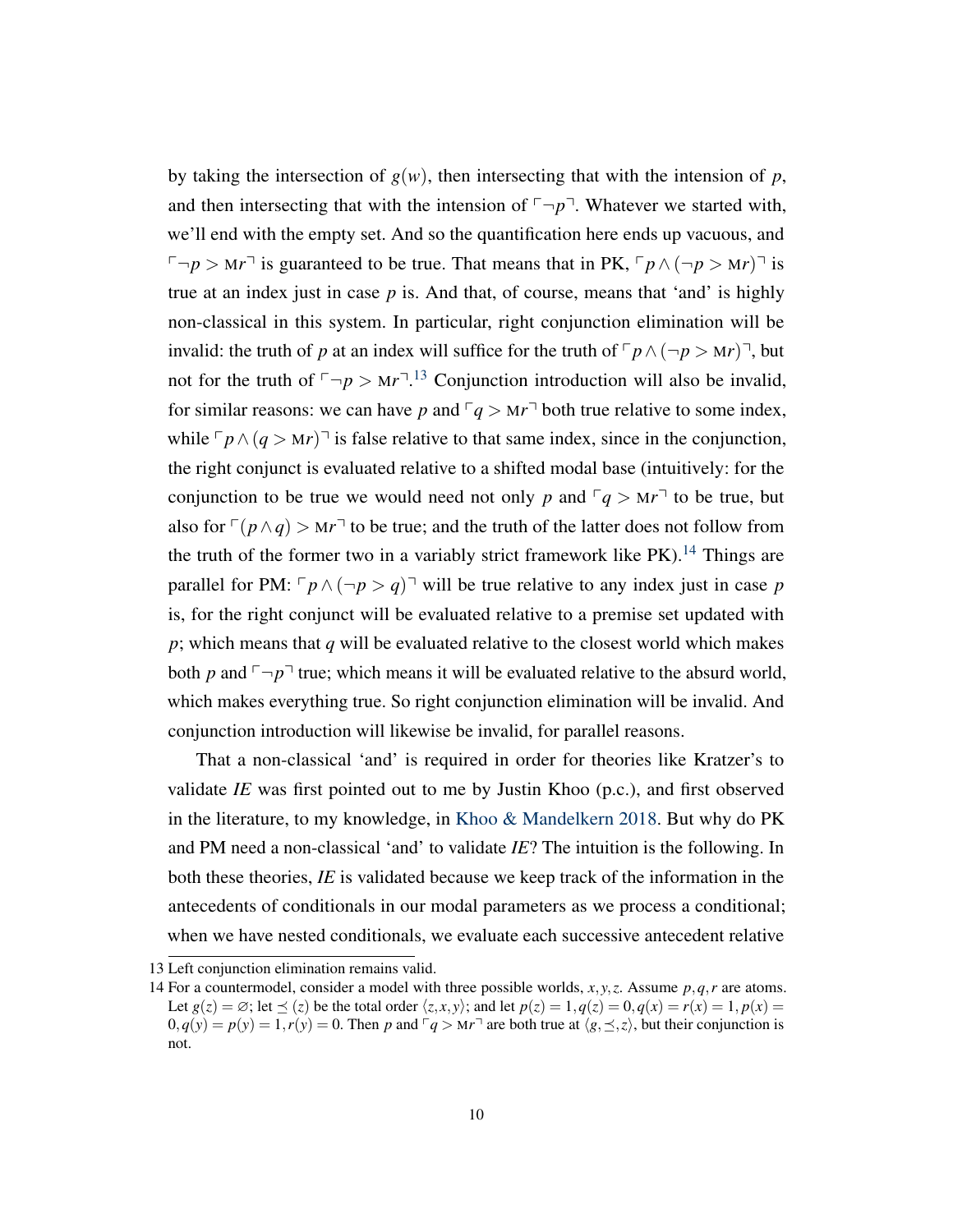to the information contained in the antecedents we have already processed. But that means that if we want to validate *IE* in full generality, conjunction must keep track of this information in exactly the same way. In other words, we evaluate *q* in  $\nabla p > (q > r)$ <sup> $\top$ </sup> relative to modal parameters that include the information that *p* is true; if *IE* is to be valid for the case in which  $q$  is itself a conditional, we must likewise evaluate *q* in  $\lceil (p \wedge q) \rceil$  relative to modal parameters that are updated with *p*.

For an illustration, consider a conditional of the form  $\lceil p \rceil$  ( $(\lnot p > q) > r$ )<sup> $\lnot$ </sup>, with  $p$  and  $q$  conditional-free.<sup>[15](#page-0-0)</sup> For both PM and PK, the second embedded conditional here,  $\neg p > q$ <sup> $\exists$ </sup>, is interpreted relative to modal parameters that include the information that  $p$  is true, and thus is trivially true. It follows that, in PM and PK,  $\lceil p \rceil$   $\left( (\neg p > q) > r \right)$  is equivalent to  $\lceil p > r \rceil$ . Now *IE* tells us that  $\lceil p \rceil (p \rceil - p \rceil - p)$  is semantically equivalent to  $\lceil (p \wedge (\lceil p \rceil - p \rceil - p) \rceil - p$ . But, if we were to adopt all the semantic entries in PK or PM together with a *classical* 'and', then the latter would not be equivalent to  $\lceil p \rceil$ , since the right conjunct of the antecedent of  $\lceil (p \wedge (\neg p > q)) \rceil$  would not be interpreted relative to modal parameters that are updated with  $[$ [ $p$ ]<sup> $c$ </sup>, and so the right conjunct of the antecedent would not be at all trivial. This just follows from the fact that, if 'and' is classical, then  $\lceil p \wedge (\lnot p > q) \rceil$  is not equivalent to *p*. And so  $\lceil (p \wedge (\lnot p > q)) \rceil$  will not, after all, be equivalent to  $\lceil p \rceil (|\lceil p \rceil q) > r \rceil$ . PK or PM amended so that it has a classical conjunction will invalidate *IE* when what is imported/exported is itself a conditional. By contrast, with the non-classical semantics for conjunction given above, both theories will, again, validate *IE* in full generality.

This makes it clear why PK and PM need a non-classical conjunction to validate *IE*. It also raises the converse question: how does McGee validate *IE* with a classical conjunction? McGee, like PK and PM, validates *IE* by stipulating that when we process a conditional with multiple antecedents, we keep track of the information in all the antecedents as we go, evaluating the consequent in light of all that information. But crucially, in McGee's semantics, we *don't* evaluate that information *as we go*,

<sup>15</sup> In PK, we of course assume that *q* and *r* have the form  $\lceil M \rceil$  and  $\lceil M \rceil$  for some conditional-free and modal-free *s* and *t*. Likewise, *mutatis mutandis*, throughout what follows.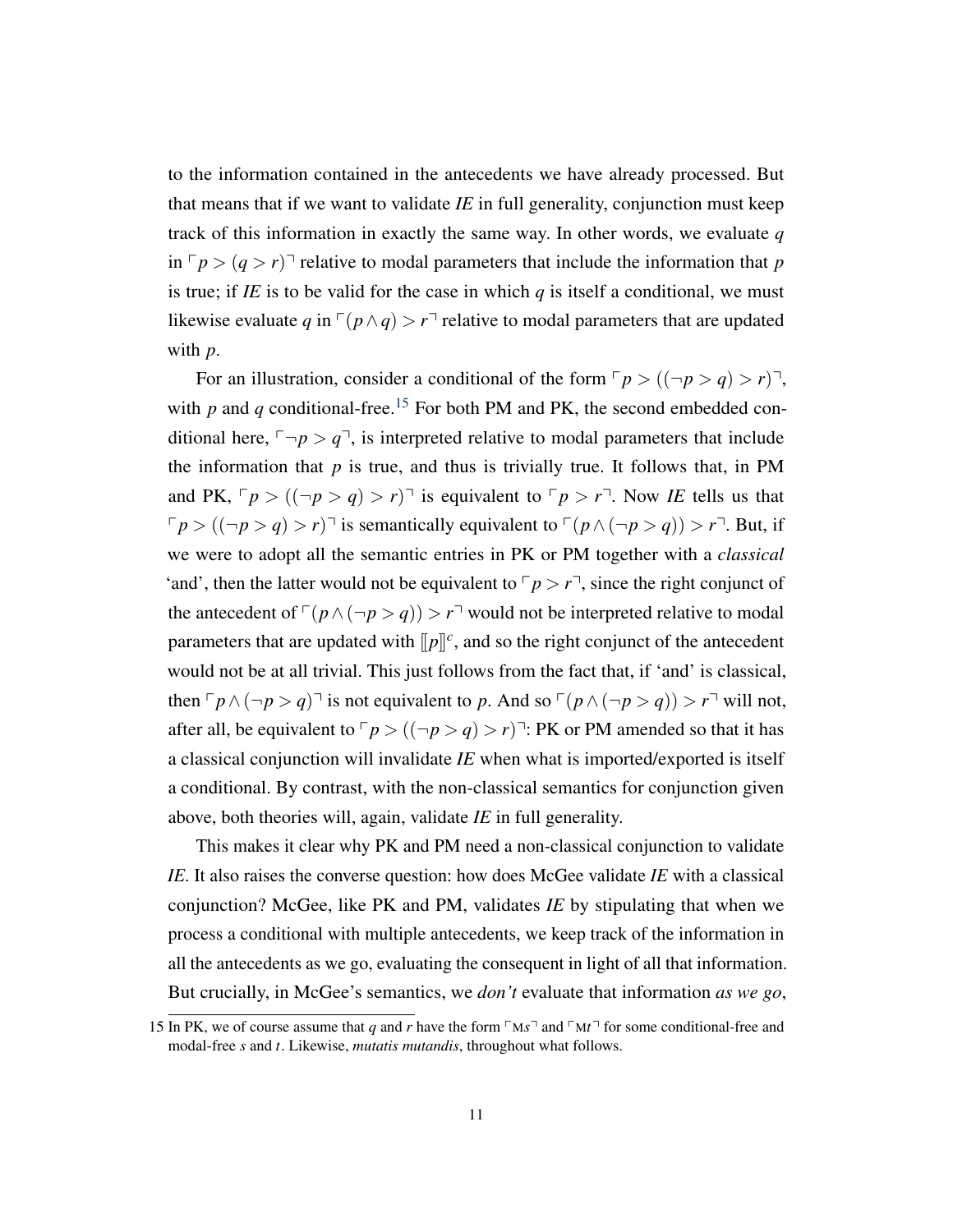taking into account earlier information. Rather, we just keep track of all the sentences which are antecedents of the conditional, and then evaluate each on its own, relative to the empty hypothesis set. More concretely, consider  $\lceil p \rceil (q > r)$ . Rather than evaluating *q* relative to a hypothesis set which includes the information that *p* is true, and then evaluating *r* relative to a hypothesis set that includes the information that *p* is true and that *q* is true, we evaluate both *p* and *q* relative to the empty hypothesis set, and then evaluate *r* relative to the information derived that way. This means that we *don't* take into account *p* when evaluating *q* in  $\lceil p \rceil$  (*q* > *r*) $\lceil \cdot \rceil$ ; rather, *q* is evaluated as it would be when unembedded. This means that, in  $\lceil p \rceil ((q > r) > s) \rceil$ ,  $\nabla q > r<sup>l</sup>$  is evaluated the same way as when unembedded—it is evaluated relative to an empty hypothesis set—and thus it is evaluated in the same way as when it appears in  $\lceil (p \land (q > r)) \rceil$ , where ' $\land$ ' has classical semantics. This means that McGee can validate *IE* in full generality with a classical conjunction. In particular, in  $\nabla p > ((\neg p > q) > r)$ , the embedded conditional  $\nabla \neg p > q$  will not be trivial because it won't be evaluated relative to a hypothesis set updated with *p*—and so the whole conditional will not be equivalent to  $\nabla p > r^{\dagger}$ , but will be equivalent to  $\lceil (p \wedge (\neg p > q)) \rceil$ , where ' $\wedge$ ' has classical semantics.

PM and PK thus need a non-classical conjunction to validate *IE*; McGee manages to validate *IE* with a classical conjunction. Let me note, moreover, that PM and PK are the rule, not the exception: as far as I know, McGee's theory is the *only* extant theory of conditionals which validates *IE* with a classical conjunction. Every other theory I know of requires a non-classical 'and' along the lines of the conjunction in PM and PK in order to validate *IE*.

# 4 Nothing Added

Good for McGee and bad for PM and PK, we might think. Classical conjunction has many things going for it. If we want to validate *IE*, then (it is natural to think) we should do so without introducing excessive weirdness elsewhere in our semantics.

But this response is overhasty. Adopting *IE* together with a classical conjunction forces us to invalidate other plausible principles about the conditional. This counts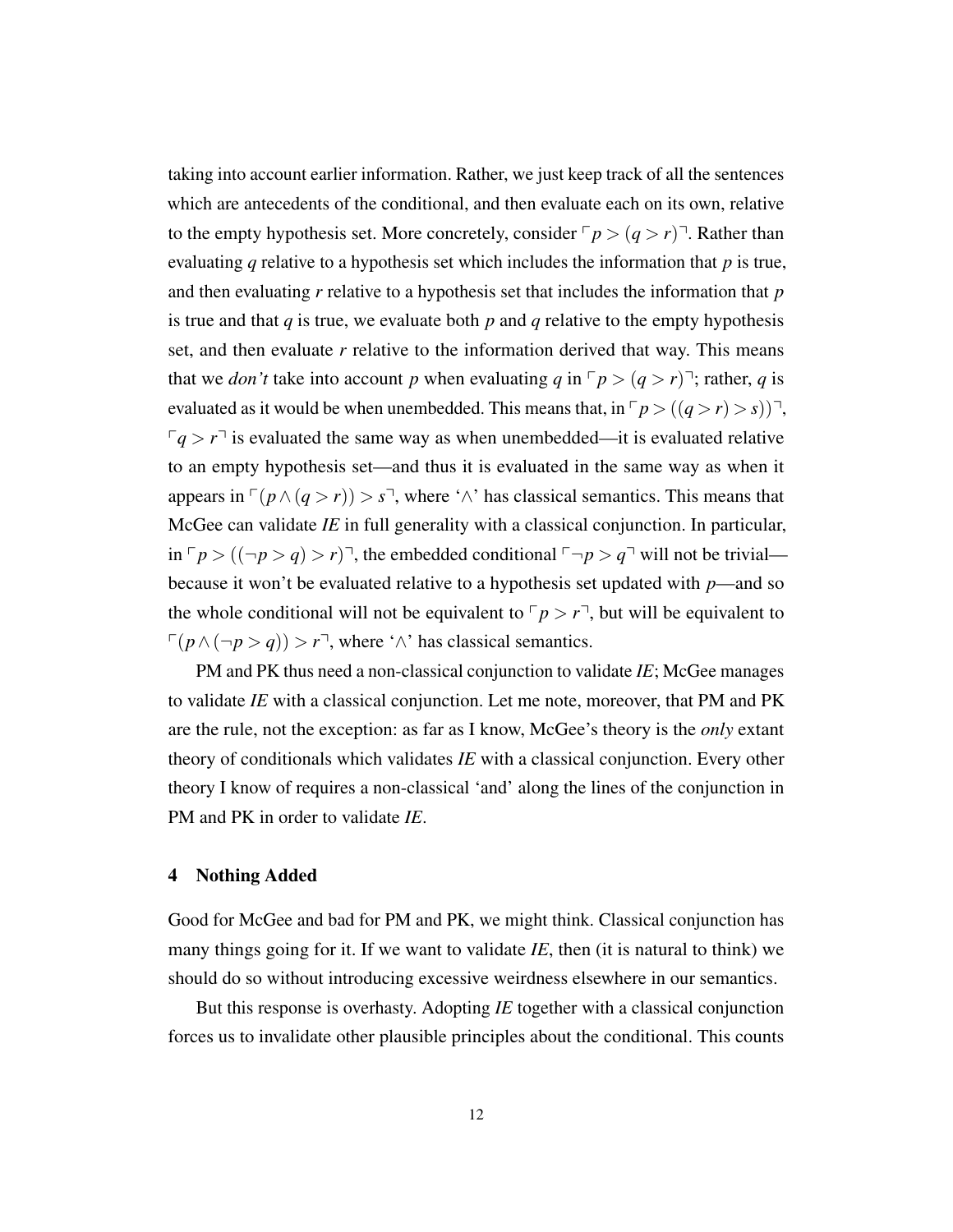against any approach which aims to validate *IE* while keeping conjunction classical. (In the end I will argue that the best response is not to accept PM/PK's non-classical conjunctions, but rather to reject *IE* in favor of a more limited principle; but more on that to come.)

I will discuss two principles in particular which we cannot reasonably validate if we adopt *IE* together with a classical conjunction. I call the first principle *Nothing Added*.

$$
Nothing \; Added: \forall p, q, r \in \mathcal{L}: (\forall c: [[p > q]]^{c} = \mathcal{W}) \rightarrow (\forall c: [[p > (q > r)]]^{c} = [[p > r]]^{c})
$$

*Nothing Added* says that, when  $\nabla p > q^{\dagger}$  is a theorem, then  $\nabla p > (q > r)^{\dagger}$  will always express the same thing as  $\lceil p \rceil$ . The principle is very natural. Intuitively, if  $\lceil p \rceil q$  is a theorem, then q tells us nothing beyond what p already tells us; but then  $\lceil p \rceil (q > r)$  should have just the same status as  $\lceil p \rceil r$ .

But it turns out that, given some anodyne background assumptions, if we validate both *Nothing Added* and *IE* together with classical conjunction, we arrive at absurd conclusions. As an illustration to begin, note that McGee does not validate *Nothing Added*. For McGee,  $\lceil p \rceil$   $\leq$   $\lceil \frac{p}{q} \rceil$  is a theorem, since *q* will be true relative to any hypothesis set which includes both *p* and  $\neg p$ <sup> $\neg$ </sup>. *Nothing Added* would then say that, for any  $r, \lceil p \rceil ((\lceil p \rceil \leq q) > r) \rceil$  is equivalent to  $\lceil p \rceil r$ . But these are inequivalent in McGee's semantics. For instance, let  $p, q$ , and  $r$  be arbitrary different atoms. Suppose we evaluate  $\lceil p \rceil (|\neg p \rceil q) > r \rceil$  and  $\lceil p \rceil r$  relative to a selection function *f* , an empty hypothesis set, and a world *w* where both *p* and *r* are true.  $\lceil p \rceil$  will be true at this index no matter what (thanks to the fourth constraint on selection functions). But now suppose that  $f(\llbracket p \rrbracket^{f, \varnothing} \cap \llbracket \neg p > q \rrbracket^{f, \varnothing}, w) = w' \neq 0$ *w*, and suppose that  $r(w') = 0$  (these assumptions are perfectly consistent). Then  $\lceil p \rceil (|\neg p \rceil \cdot q) > r$  vill be false at  $\langle f, \varnothing, w \rangle$ . Since  $\lceil p \rceil \cdot r$  is true at  $\langle f, \varnothing, w \rangle$ , it follows that  $\lceil p \rceil ((\lceil p \rceil q) > r) \rceil$  is not equivalent to  $\lceil p \rceil r$ .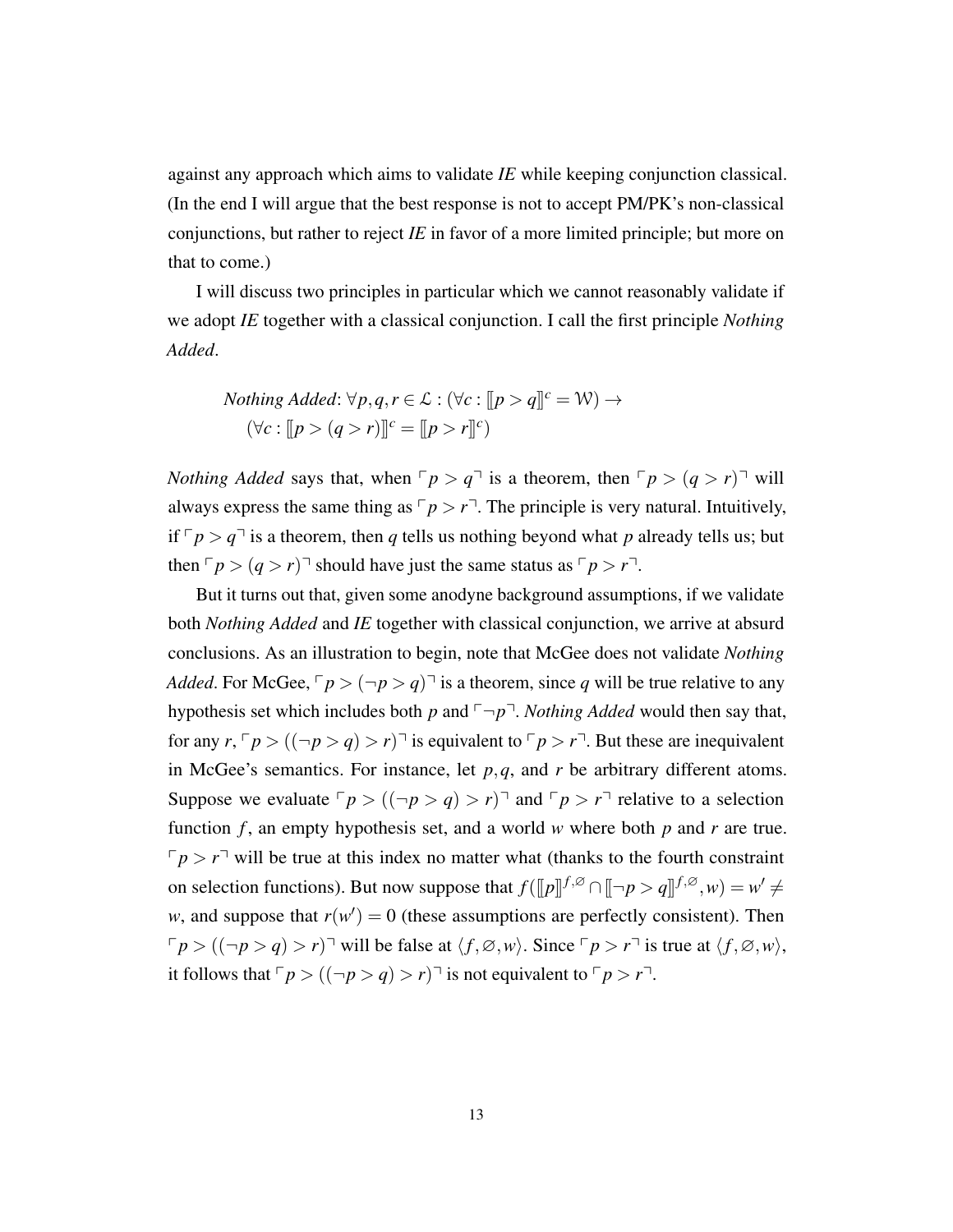So *Nothing Added* is not valid in McGee's semantics—whereas, by contrast, *Nothing Added* is valid in PM and PK.<sup>[16](#page-0-0)</sup> This divergence is not an accident: given two innocuous background assumptions, validating *IE* and *Nothing Added* while keeping conjunction classical leads us to absurd consequences. Those assumptions are, first, *Conditional Deduction*, the principle adverted to in Gibbard's proof which says that if *p* entails *q*, then  $\nabla p > q^{\dagger}$  is a theorem; and, second, a principle I'll call *Equivalence*:

$$
Equivalence: \forall p, q \in \mathcal{L}: (\forall c: \forall r \in \mathcal{L}: [[p > r]]^{c} = [[q > r]]^{c}) \rightarrow \forall c: [[p]]^{c} = [[q]]^{c}
$$

*Equivalence* says that, given two sentences *p* and *q*, as long as  $\lceil p \rceil$  and  $\lceil q \rceil$ are semantically equivalent *no matter what r is*, then *p* and *q* must be semantically equivalent as well. This is a principle that is validated by every semantics I know for the conditional, and has not to my knowledge been questioned in the literature.<sup>[17](#page-0-0)</sup>

Now suppose we take on board *IE*, *Nothing Added*, *Conditional Deduction*, and *Equivalence*. We also make a weak version of the classical *Quodlibet* assumption that, as long as *p* is conditional-free,  $\lceil p \wedge \neg p \rceil$  is nowhere true, and thus entails everything. Then for any  $q \in \mathcal{L}$  and  $p \in \mathcal{L}_{CF}$ :<sup>[18](#page-0-0)</sup>

- i.  $∀c : [(p ∧ ¬p) > q]$ <sup>c</sup>= *W Conditional Deduction, Quodlibet*
- ii. ∀*c* :  $[ |p > (¬p > q)] |<sup>c</sup> = W$  *IE*, (i)

16 The proof in PM is as follows. Suppose  $\forall f : [[p > q]]^{f, \varnothing} = \mathcal{W}$ . Then  $\forall f : [[p]]^{f, \varnothing} \subseteq$  $[[q]]^{f,[p]} \mathcal{F}^{[\mathcal{S}]}$ . Otherwise we would have:  $\exists f : \exists w : [[p]]^{f,\emptyset,w} = 1 \wedge [[q]]^{f,[p]} \mathcal{F}^{[\mathcal{S}]}$ ,  $w = 0$ . But then  $[ p > q ]$   $f, \varnothing, w = 0$ , contrary to assumption. Now  $\forall f : [ p > (q > r) ]$   $f, \varnothing = [ q > r ]$   $f, \{ [ p ]$   $f, \varnothing \}$  =  $[[r]]^{f, \{[[p]]^{f, \emptyset}, [[q]]^{f, \emptyset}\}} = [[r]]^{f, \{[[p]]^{f, \emptyset}\}} \left[[r]]^{f, \emptyset}\right]^{[[q]]^{f, \emptyset}} = [[r]]^{f, \{[[p]]^{f, \emptyset}\}} = [[p] \rightarrow r]]^{f, \emptyset}.$  The proof in PK is similar. A parallel proof will not go through for McGee's semantics, because crucially, in McGee's semantics (if we were to equivalently reformulate it in terms of sets of propositions instead of sentences),  $[ q > r ] ]^{f, \{ [p] \}^{f, \varnothing} \}}$  is not  $[ [r] ]^{f, \{ [p] \}^{f, \varnothing}, [ [q] ]^{f, \{ [p] \}^{f, \varnothing} \}}$ ; rather,  $[[q > r] \textsuperscript{f,\{[[p]]} \textsuperscript{f,\varnothing}\}} = [[r]] \textsuperscript{f,\{[[p]]} \textsuperscript{f,\varnothing}, [[q]] \textsuperscript{f,\varnothing}\}}.$ 

- 17 Though its converse—that conditionals with semantically equivalent antecedents are equivalent—has been challenged; see [Santorio](#page-25-13) [2018](#page-25-13) and citations therein.
- 18 We limit our attention to *p* in the conditional-free fragment, because  $\lceil p \wedge \neg p \rceil$  will not always be a contradiction when *p* itself contains a conditional, according to PM and PK, as I discuss further below. Likewise in discussion of *Absurdum* below.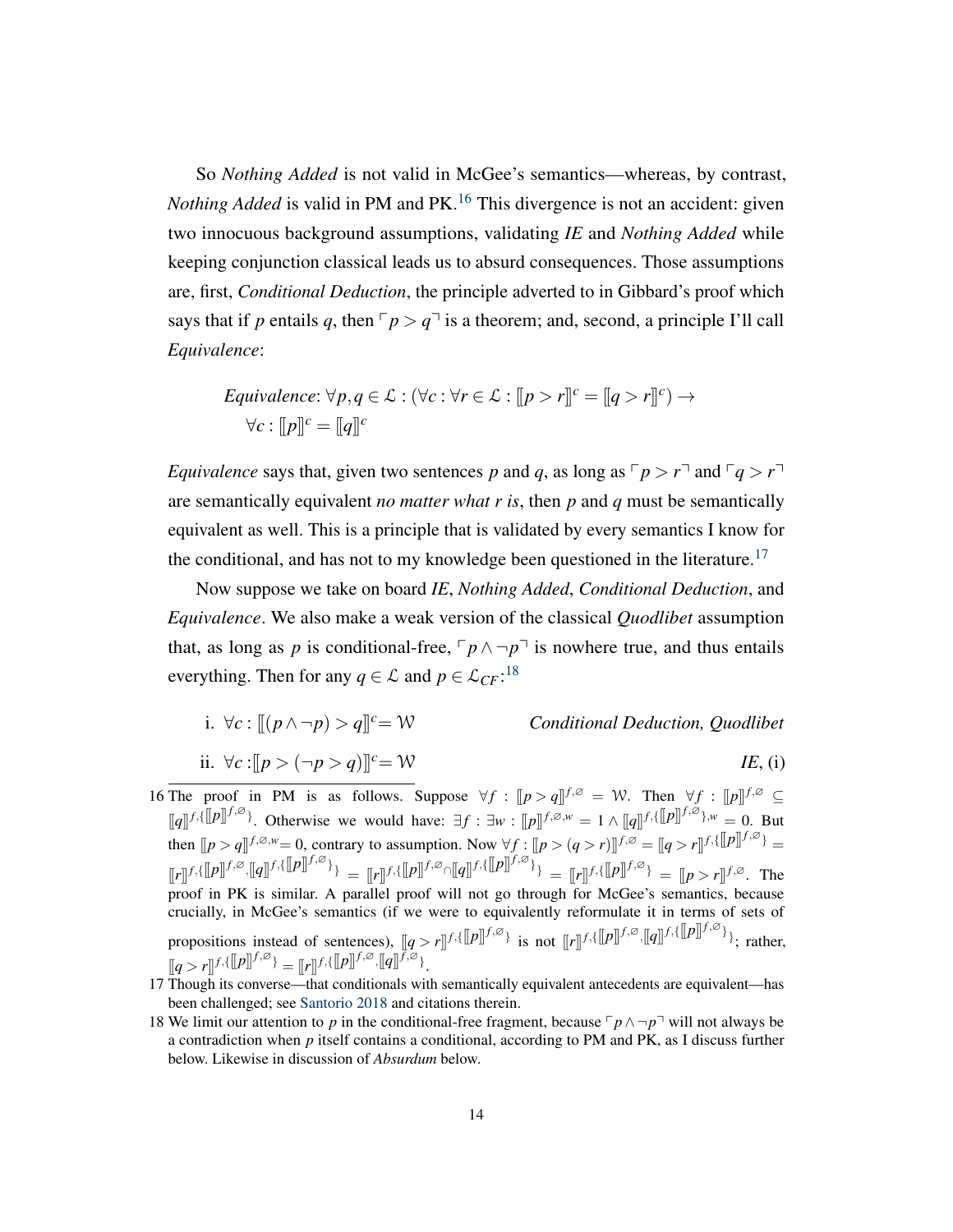<span id="page-14-1"></span>iii. 
$$
\forall c : \forall r \in \mathcal{L} : [p > ((\neg p > q) > r)]]^c = [p > r]^c
$$
  
\niv.  $\forall c : \forall r \in \mathcal{L} : [(p \land (\neg p > q)) > r]^c =$   
\n
$$
[[p > ((\neg p > q) > r)]]^c = [[p > r]^c
$$
\n*IE*, (iii)

<span id="page-14-0"></span>v. 
$$
\forall c : [[p]]^c = [[p \land (\neg p > q)]]^c
$$
 *Equivalence*, (iv)

Now suppose that conjunction is classical, in particular that it validates right con-junction elimination.<sup>[19](#page-0-0)</sup> Since from [\(v\)](#page-14-0) we can conclude that whenever  $p$  is true, so is  $\lceil p \wedge (\neg p > q) \rceil$ , right conjunction elimination then lets us conclude that  $\lceil \neg p > q \rceil$ is also true. In other words, we arrive at the conclusion that *p* entails  $\lceil \neg p \rceil$ ; i.e. that  $\forall c : \forall q \in \mathcal{L} : \forall p \in \mathcal{L}_{CF} : [p]^c \subseteq [\neg p > q]^c$ . But this conclusion is clearly false: it is, in fact, one of the worst consequences of the material conditional analysis of the conditional. For this conclusion entails that the *falsity* of  $\lceil \neg p \rceil$  entails the falsity of  $p$ ; more succinctly (given classical negation, which is not in dispute here), the falsity of  $\nabla p > q$ <sup> $\neg$ </sup> entails the truth of *p*. Call this principle *Ex Falso*:

$$
Ex \; False: \forall c: \forall q \in \mathcal{L} : \forall p \in \mathcal{L}_{CF} : [[\neg(p > q)]]^{c} \subseteq [[p]]^{c}
$$

But *Ex Falso* is clearly unacceptable: as we saw above, for instance, the truth of 'It's not the case that if Patch is a rabbit, she is a rodent' does *not* entail that Patch is a rabbit. Likewise for subjunctives.

In sum: *Nothing Added*, *Conditional Deduction*, *Equivalence*, and *Quodlibet* entail *Ex Falso*, if 'and' is classical and *IE* is true. *Ex Falso* is clearly false, and *Conditional Deduction* and *Equivalence* look hard to challenge. So if 'and' is classical, *IE* is in direct tension with a very appealing principle, namely *Nothing Added*.

#### 5 Absurdum

We find similar tension between *IE*, classical 'and', and a principle which I'll call *Absurdum*: [20](#page-0-0)

<sup>19</sup> [\(v\)](#page-14-0) on its own is already problematic, at least for subjunctives. I return to this point in [§6.](#page-17-0)

 $20 \perp$  is an atom true only at the absurd world;  $\top$  is an atom everywhere true.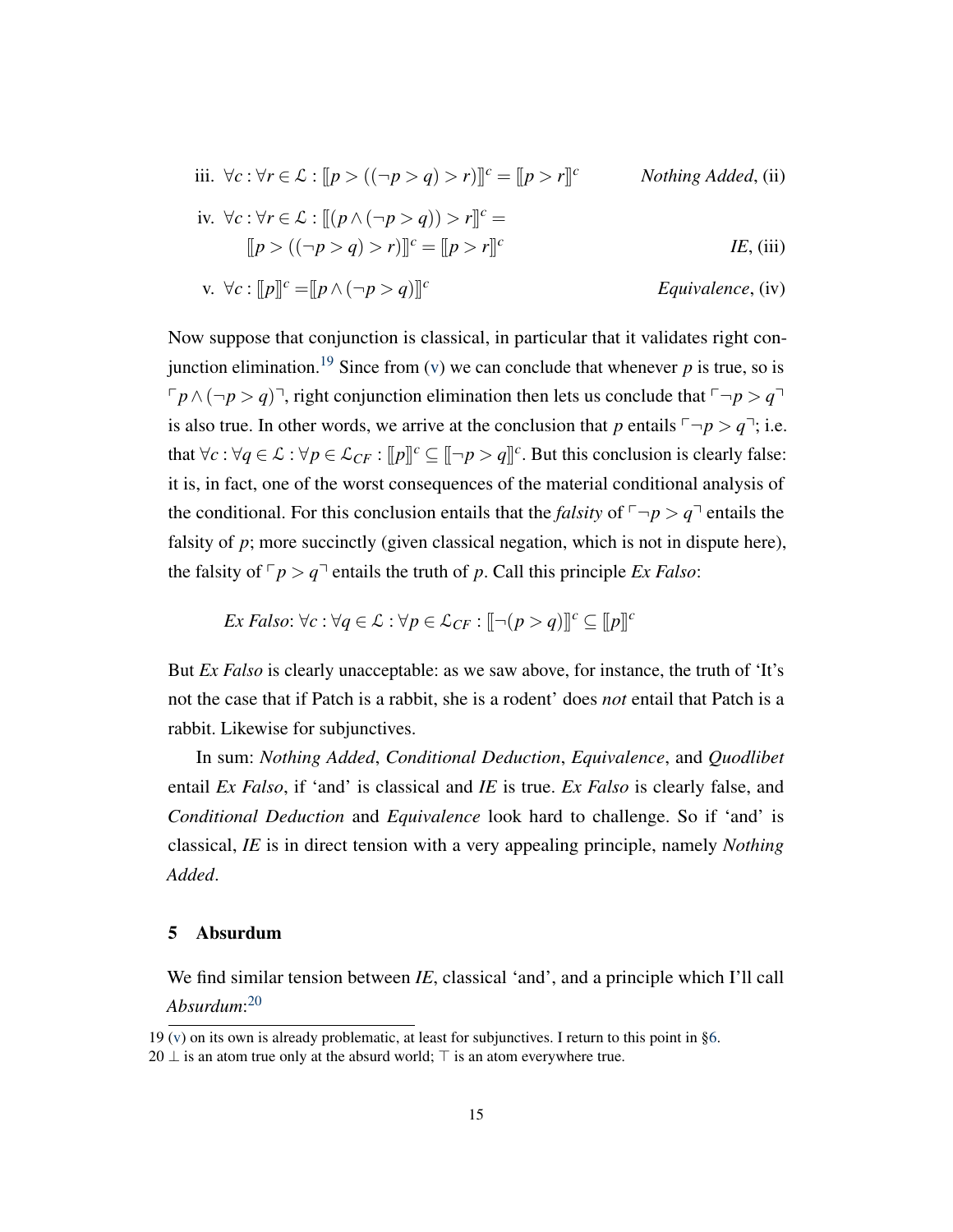$$
Absurdum: \forall p, q \in \mathcal{L}: (\forall c: [[p > q]]^{c} = \varnothing) \rightarrow (\forall c: [[p > (q > \bot)]]^{c} = \mathcal{W})
$$

*Absurdum* says that if  $\lceil p \rceil q$  is inconsistent, then  $\lceil p \rceil (q > 1)$  is a theorem. *Absurdum* is quite attractive. If  $\lceil p \rceil q$  is inconsistent, then *p* must somehow guarantee that *q* is false—otherwise there would be some model where  $\lceil p \rceil$  is true. So *p* and *q* must be inconsistent. Under the assumption that *p* and the subsequent assumption that *q*, then, anything at all will follow; and so  $\lceil p \rceil$  *q* >  $\perp$ ) $\lceil$  should be a theorem.

PM and PK both validate *Absurdum*. [21](#page-0-0) But, again given some anodyne background assumptions, there is no plausible way to validate *Absurdum* while validating *IE* and keeping conjunction classical. For the sake of illustration, note first that McGee invalidates *Absurdum*. For McGee,  $\lceil p \rceil$   $\sim$   $(\lnot p)$  is a theorem; and so, assuming *p* is consistent,  $\lceil p \rceil - (p \rceil - p)$  is inconsistent. Then *Absurdum* says that  $\lceil p \rceil - (p > q) > \perp$  should be a theorem. But in McGee's framework, it's not. By *IE*, this will be equivalent to  $(p \land \neg(\neg p > q)) > \bot$ <sup> $\exists$ </sup>. Since conjunction is classical for McGee, the antecedent of this conditional will be consistent, and so the whole conditional will be inconsistent. Thus McGee fails to validate *Absurdum*.

More generally, suppose we take on board the following background principles:

Theorem to Contradiction 
$$
I: \forall p, q \in \mathcal{L}: (\forall c: [[p]]^c \neq \emptyset \land [[p > q]]^c = \mathcal{W}) \rightarrow
$$
 $(\forall c: [[p > \neg q]]^c = \emptyset)$ \n\nTheorem to Contradiction  $2: \forall p, q \in \mathcal{L}: (\forall c: [[p > \bot]]^c = \mathcal{W}) \rightarrow$  $(\forall c: [[p]]^c = \emptyset)$ 

*Theorem to Contradiction 1 (TC1)* says that, if *p* is consistent and  $\lceil p \rceil q$  is a theorem, then  $\nabla p > \neg q$ <sup> $\neg$ </sup> is inconsistent. If *p* is consistent, then  $\nabla p > q$ <sup> $\neg$ </sup> will be a theorem only if, intuitively, the truth of  $p$  somehow guarantees the truth of  $q$ , no

<sup>21</sup> For PM, the proof is as follows. Suppose  $\forall f : [[p > q]]^{f, \varnothing} = \varnothing$ . Then  $\forall f : [[p]]^{f, \varnothing} \cap [[q]]^{f, \{\varnothing\}} = \varnothing$  $\emptyset$ ; else  $\exists w$ :  $\exists f$  :  $[[p]]^{f, \emptyset, w} = [[q]]^{f, \{[[p]]^{f, \emptyset}, w} = 1$ , but then  $[[p > q]]^{f, \emptyset, w} = 1$ , contrary to as- $\lim_{M \to \infty} \lim_{M \to \infty} \frac{d}{dx} \int_{0}^{M} [f(x)]^{M} dx = [q] \sum_{i=1}^{M} [f(x)]^{n} \cdot [q]^{n} \cdot [q]^{n} \cdot [q]^{n} \cdot [q]^{n} \cdot [q]^{n} \cdot [q]^{n} \cdot [q]^{n} \cdot [q]^{n} \cdot [q]^{n} \cdot [q]^{n} \cdot [q]^{n} \cdot [q]^{n} \cdot [q]^{n} \cdot [q]^{n} \cdot [q]^{n} \cdot [q]^{n} \cdot [q]^{n} \cdot [q]^{n} \cdot [q]^{n} \cdot [q$  $[\![\bot]\!]^{f, \emptyset} \cap [\![q]\!]^{f, \emptyset} = [\![\bot]\!]^{f, \{\emptyset\}} = \mathbb{W}$ . The proof for PK is similar.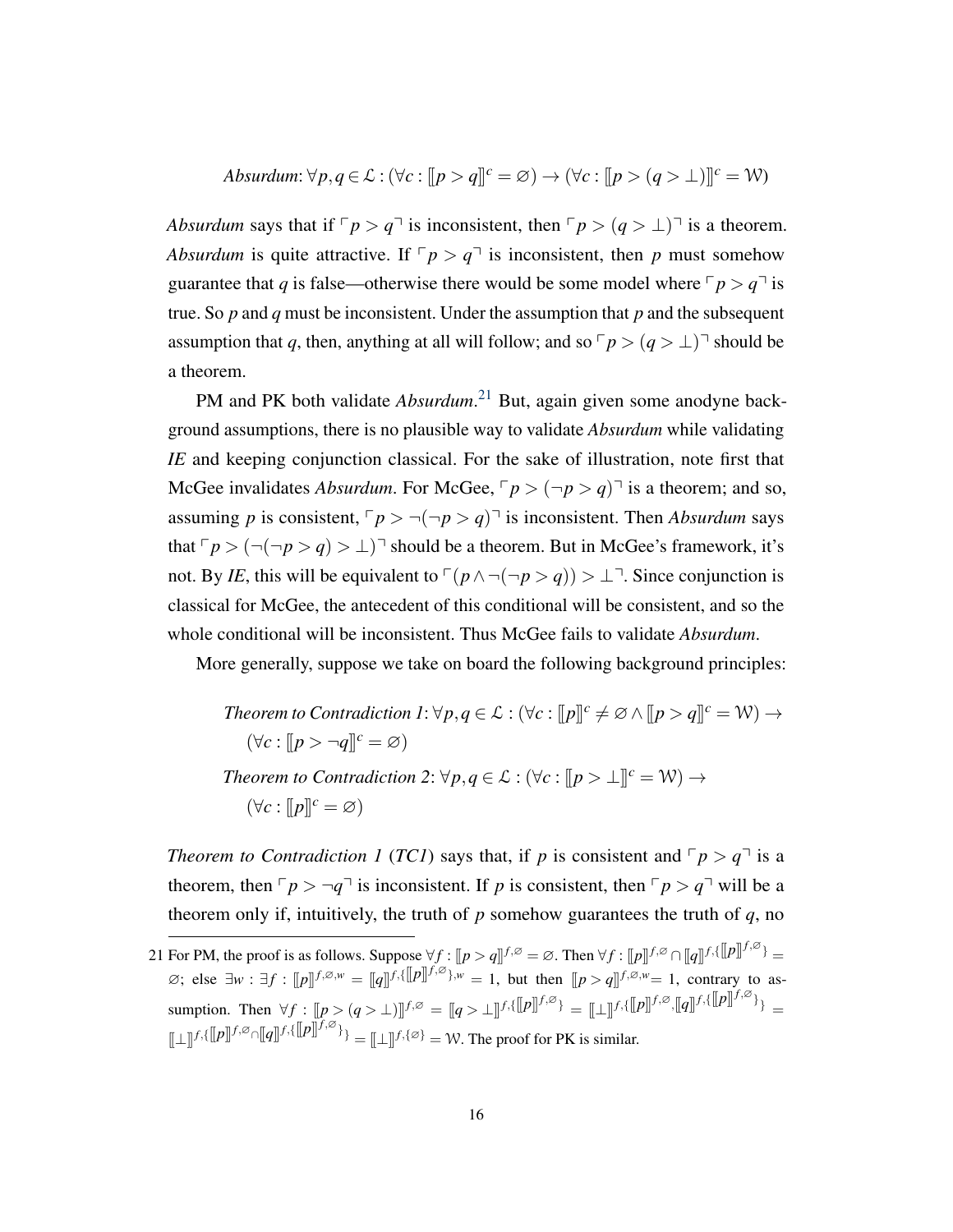matter what the world is like; but then  $\nabla p > \neg q$ <sup> $\neg$ </sup> will always be false. *Theorem to Contradiction 2 (TC2)* says that if  $\lceil p \rceil \leq \lceil p \rceil$  is a theorem, then *p* is inconsistent. This, again, seems very plausible: if  $\lceil p \rceil$  is a theorem, then this means that the truth of *p* somehow guarantees the truth of  $\perp$ ; but since  $\perp$  is never true, this can only hold if *p* is never true. Indeed, *TC2* follows from *TC1* given the very plausible assumption that  $\nabla p > \top$  is consistent for any *p* (a principle, again, which as far as I know everyone accepts). Suppose then that  $\lceil p \rceil \cdot \lfloor \frac{p}{p} \rfloor$  is a theorem. If *p* were consistent, then, by *TC1*, it would follow that  $\nabla p > \nabla^{\dagger}$  is inconsistent, contrary to our assumption. So it must be that *p* is inconsistent. *TC1* in turn is a close relative of *Conditional Deduction*. *TC1* and *TC2* are validated by every semantics for the conditional I know, and seem very plausible to me.

Now, taking these assumptions on board, consider any consistent  $p \in \mathcal{L}_{CF}$  and any  $q \in \mathcal{L}$ :

- i.  $∀c : [(p ∧ ¬p) > q)]<sup>c</sup> = W$  *Conditional Deduction, Quodlibet*
- ii. ∀*c* :  $[ |p > (¬p > q)] |^{c} = W$  *IE*, (i)
- iii. ∀*c* :  $[|p>¬(¬p>q)]$ <sup>c</sup> = ∅ *TC1*, (ii)
- iv.  $\forall c : [p > (\neg(\neg p > q) > \bot)]^c = \mathcal{W}$  *Absurdum*, (iii)

<span id="page-16-1"></span>v. 
$$
\forall c : [(p \land \neg(\neg p > q)) > \bot]^c = \mathcal{W}
$$
 IE, (iv)

<span id="page-16-0"></span>vi. 
$$
\forall c : [p \land \neg(\neg p > q)]]^c = \varnothing
$$
 *TC2*, (v)

Now, if 'and' is classical, then from [\(vi\)](#page-16-0) we can conclude that, whenever  $p$  is consistent and in  $\mathcal{L}_{CF}$ , we have  $\forall c : \forall q \in \mathcal{L} : [p]^c \subseteq [\neg p > q]^c$  (otherwise we would have that  $[ [p]]^c$  is consistent with  $[ [ \neg(\neg p > q) ] ]^c$  and thus that  $[ [p \land \neg(\neg p > q) ] ]^c$  is consistent, contrary to  $(vi)$ ). The same of course holds whenever  $p$  is inconsistent; and so we arrive again at *Ex Falso*. Once more, then, classical conjunction puts *IE* in tension with a very intuitive principle—this time *Absurdum*—given background assumptions (*TC1* and *TC2*, together with *Conditional Deduction* and *Quodlibet*) which seem difficult to challenge.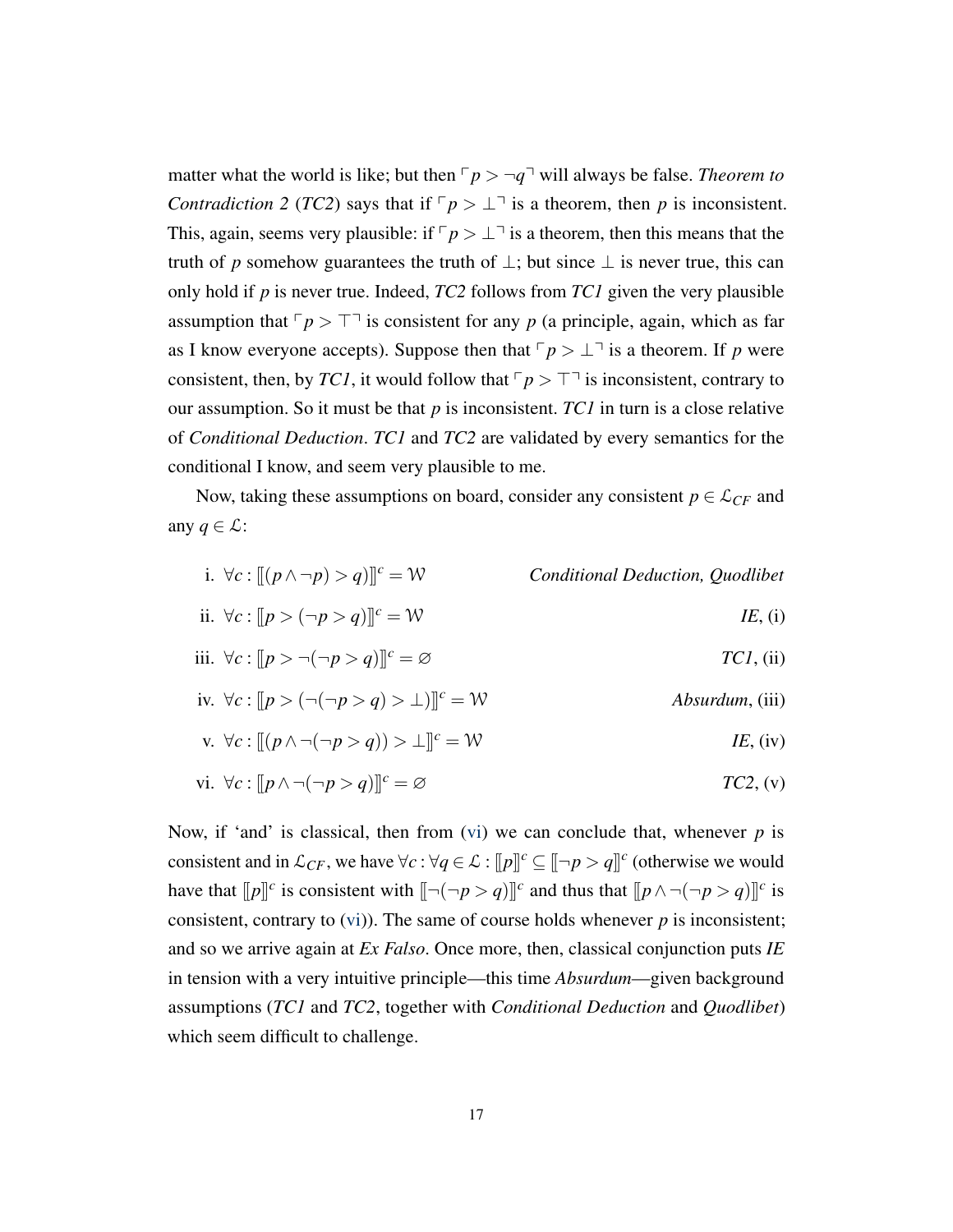# <span id="page-17-0"></span>6 Restricted Import-Export

*Import-Export* thus does not sit easily with classical conjunction. Given some innocuous background assumptions, if we adopt classical conjunction, then we cannot validate *IE* together with *Nothing Added* or with *Absurdum*, at risk of validating the obviously false principle *Ex Falso*.

My main goal here has been to draw out the surprising connections between *IE* and conjunction. There are a variety of ways we could respond to these results. Accepting *Ex Falso* seems like a non-starter to me. So does rejecting one of the background assumptions (*Conditional Deduction, Quodlibet, Equivalence, TC1, TC2*), though proponents of non-classical logics may be inclined to go that way. It seems to me, then, that we must reject one of the following three: (i) classical conjunction, (ii) *IE*, and (iii) *Nothing Added*; and likewise we must reject one of the following three: (i) classical conjunction, (ii) *IE*, and (iii) *Absurdum*.

So what are we to do? In concluding, I will very briefly argue that the right response to these results is to reject *IE*, but on a limited basis. Let me start with some negative remarks. Following McGee's route—validating *IE* with a classical conjunction, and therefore invalidating *Nothing Added* and *Absurdum*—is *prima facie* unattractive insofar as those latter principles are very natural (though one could certainly deny them).

Following PM/PK's route—adopting a non-classical conjunction, together with *IE*, *Nothing Added*, and *Absurdum*—likewise has serious drawbacks. It should be acknowledged that the non-classical conjunctions under discussion behave classically except when a right conjunct is a conditional; and they bear a close resemblance to non-classical conjunctions which have been motivated and defended in the dynamic semantics literature on the basis of facts about anaphora, presupposition, and— most closely related to present considerations—epistemic modality.<sup>[22](#page-0-0)</sup> But there are serious drawbacks to following PM/PK's route. I will briefly highlight two. The first

<sup>22</sup> See e.g. [Heim](#page-25-14) [1982,](#page-25-14) [1983,](#page-25-15) [Groenendijk et al.](#page-25-16) [1996.](#page-25-16) In [Mandelkern](#page-25-17) [2018a,](#page-25-17) I defend a non-classical conjunction on the basis of considerations about epistemic modality. But that conjunction differs substantially from the one under discussion here, both in motivation and in its logical profile; in particular, unlike the one under consideration here, that conjunction Strawson-validates all classical logical laws.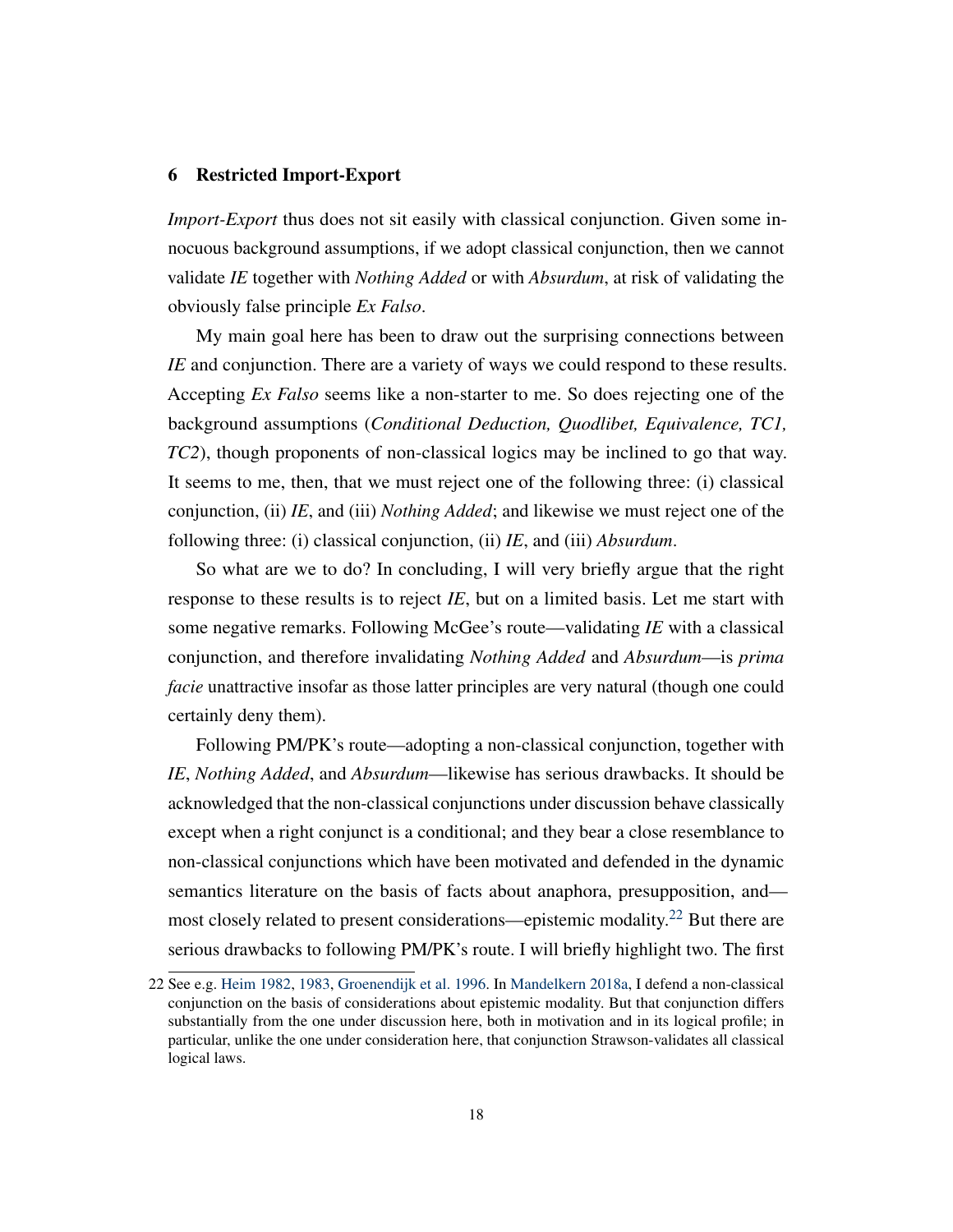is that the non-classical 'and' advocated by PK and PM invalidates certain logical principles which seem very intuitive in natural language, even when 'and' conjoins conditionals. The most prominent of these is the principle of non-contradiction, which says that  $\lceil p \wedge \neg p \rceil$  is a contradiction, for any *p*. This principle is not valid in PK or PM: we will get countermodels when *p* itself is a conditional. In particular, sentences of the form  $\Gamma((p > q) > r) \land \neg((p > q) > r)$ <sup> $\top$ </sup> are consistent in these frameworks (the key point is that the second, negated conditional is interpreted relative to modal parameters updated with the first, and thus can be false while the first is true, rendering the whole sentence true).<sup>[23](#page-0-0)</sup> This seems like a bad result, one not borne out by natural language; (3) for instance seems contradictory:

(3) If the vase will break if dropped, we won't drop it; and it's not the case that if the vase will break if dropped, we won't drop it.

Second—as an anonymous referee for this journal and David Boylan have both pointed out to me—while adopting a non-classical conjunction lets us avoid *Ex Falso*, adopting *IE* together with *Nothing Added* still forces us to an unsavory conclusion, *whatever conjunction we adopt*. Namely, as our first result showed, given our background assumptions, these together entail that *p* and  $\lceil p \wedge (\neg p > q) \rceil$ are semantically equivalent for conditional-free *p*. This conclusion on its own is difficult to assess for indicative conditionals, which are generally felicitous only if their antecedents are compatible with the common ground [\(Stalnaker](#page-26-1) [1975\)](#page-26-1); but is clearly unacceptable for subjunctive conditionals. For instance, suppose that it's sunny. And suppose that if it had rained the picnic would have been cancelled. Then  $(4)$  is true and  $(5)$  false:

<sup>23</sup> For an example in PK, consider a model with worlds  $\{w, a, b, c, d, e, f, g, h, i\}$ , with  $\preceq$  returning total orders at each world, in particular  $\leq (w) = \langle w, a, b, h \rangle$ ,  $\leq (a) = \langle a, f \rangle$ ,  $\leq (f) = \langle f, g \rangle$ ,  $\leq (b) =$  $\langle b, c, d \rangle$ ,  $\preceq$   $(c) = \langle c, e \rangle$ ,  $\preceq$   $h = \langle h, i \rangle$  and  $p(a) = p(c) = p(d) = p(e) = p(f) = p(g) = p(i) = p(h) =$  $1, p(w) = p(b) = 0, r(w) = r(d) = r(g) = r(i) = 1, r(a) = r(b) = r(e) = 0, q(a) = q(d) = q(e) =$ *q*(*g*) = *q*(*i*) = 1,*q*(*c*) = *q*(*f*) = *q*(*h*) = 0. <sup>Γ</sup>((*p* > *q*) > *r*)∧ ¬((*p* > *q*) > *r*)<sup>¬</sup> will be true at *w* (relative to  $\leq$  and the ordering source *g* which takes each world to  $\emptyset$ ). This can easily be translated into a corresponding model in PM. See [Mandelkern](#page-25-18) [2018b](#page-25-18) for a parallel result concerning dynamic 'and'. A related issue for PM and PK is that  $\sqrt{p}$  *p*<sup> $-$ </sup> will not be a theorem; in particular, it can be false when *p* is a conditional (the model just presented is a countermodel to  $\Gamma((p > q) > r) > ((p > q) > r)^{-1}$ ). This issue does not have anything to do with conjunction, and seems independently worrisome.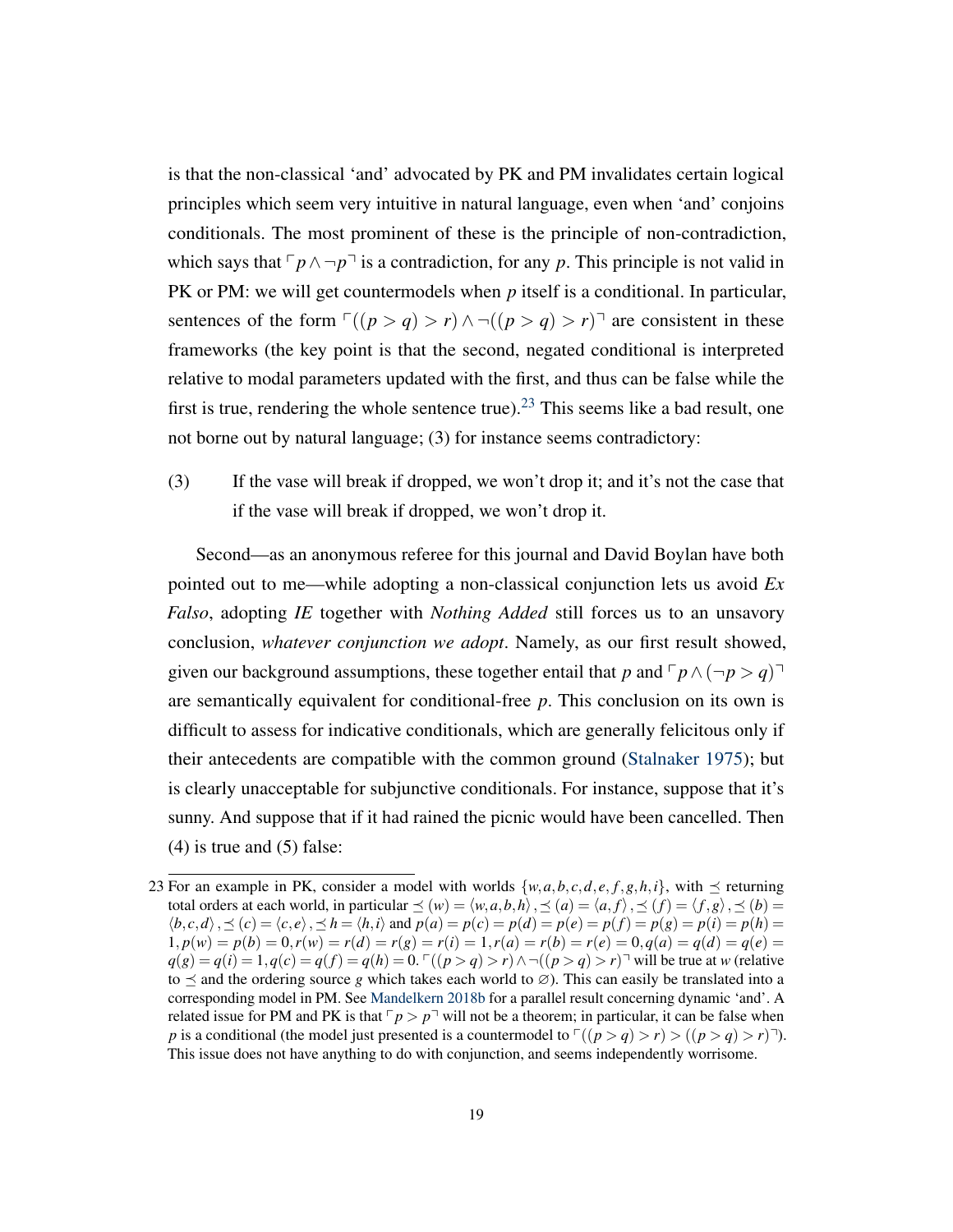- (4) It's sunny, and if it had rained the picnic would have been cancelled.
- (5) It's sunny, and if it had rained the picnic would not have been cancelled.

This is contrary to our predictions if *p* and  $\lceil p \wedge (\neg p > q) \rceil$  are semantically equivalent, in which case we predict both of these to be true. Thus *IE* and *Nothing Added* together are already in tension, whatever conjunction we adopt, suggesting that we cannot reasonably validate both of them.

Both of these options thus have clear drawbacks. There is an alternative, however. To motivate it, a bit of review is in order. The year is 1980: the Republican American presidential candidate Reagan is ahead in the polls, followed by the Democrat Carter. Well behind both is Anderson, a second Republican. [McGee](#page-25-1) [\(1985\)](#page-25-1) noted that the following conditional sounds clearly true in this situation:

(6) If a Republican wins the election, then if Reagan doesn't win, Anderson will.

But the following conditional sounds clearly false (or at least very unlikely):

(7) If Reagan doesn't win the election, Anderson will.

Since we nonetheless think it quite likely that a Republican will win the election, it looks like it can't be that 'A Republican will win the election', together with (6), entails that (7) is true. This is McGee's famous counterexample to *MP*. At the same time, McGee noted that (6) sounds equivalent to (8):

<span id="page-19-0"></span>(8) If a Republican wins the election and Reagan doesn't win, Anderson will.

That felt equivalence counts as evidence in favor of *IE*.

The conclusion that *IE* is valid, however, is not unavoidable. Other researchers have indeed explored *IE* and have found no convincing (to my mind) counterex-amples to the principle, at least for indicative conditionals.<sup>[24](#page-0-0)</sup> But, as far as I know, none of those explorations has looked in particular at instances of *IE* where what

<span id="page-19-1"></span><sup>24</sup> See [Khoo & Mandelkern](#page-25-4) [2018](#page-25-4) for a survey. When it comes to subjunctive conditionals, however, things may be otherwise, as [Etlin](#page-24-0) [2008](#page-24-0) discusses (thanks to an anonymous referee for this journal for bringing this to my attention). Etlin provides the following pair (slightly modified):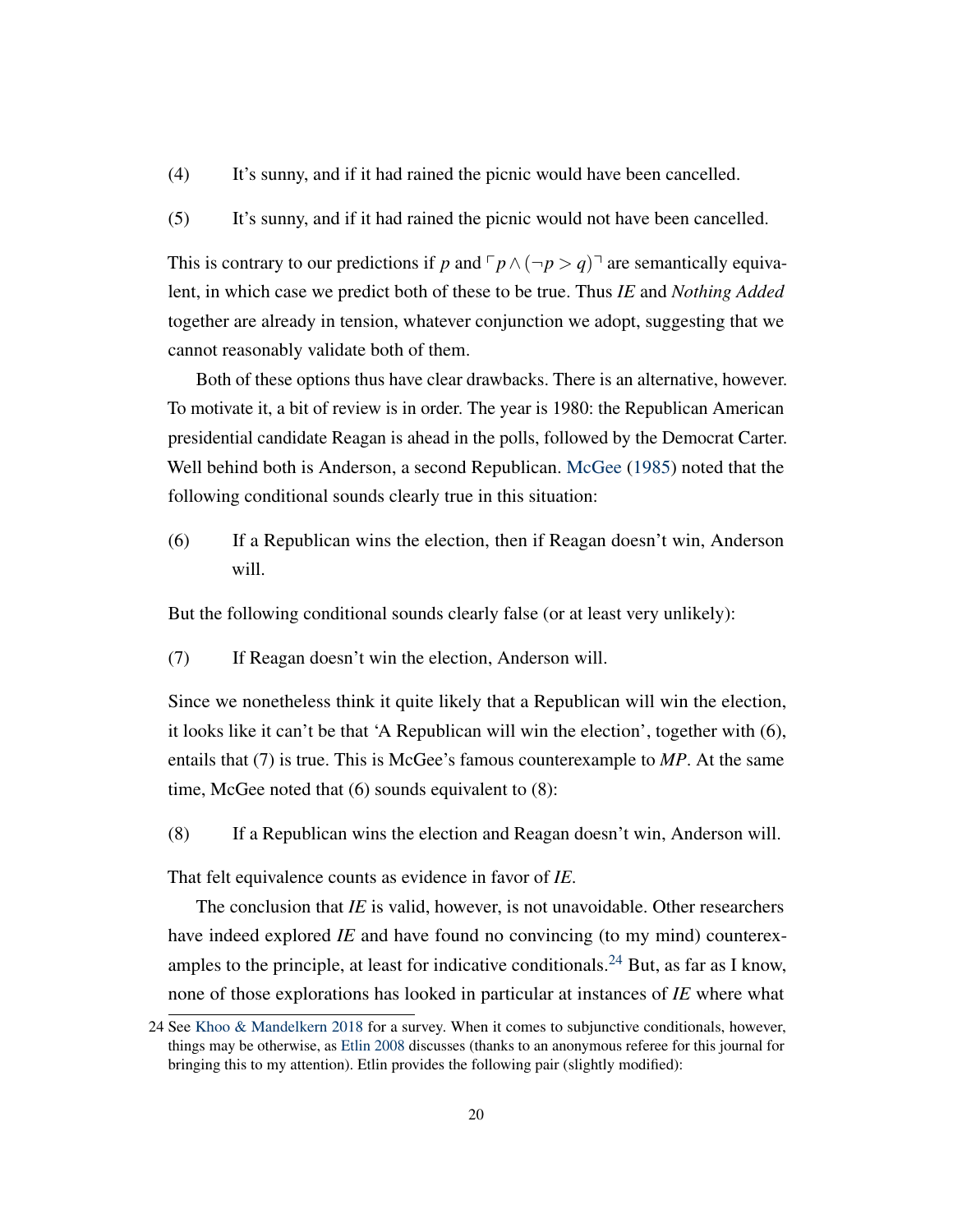is being imported or exported itself contains a conditional, e.g. at pairs of the form  $\nabla p$  >  $((q > r) > s)$ <sup> $\exists$ </sup> and  $\nabla (p \land (q > r)) > s$  $\nabla$ . *IE*, of course, predicts pairs of this form to be equivalent; and readers may have noticed that both of the proofs above make crucial use of precisely this instance of *IE* (in step [\(iv\)](#page-14-1) of the first, and step [\(v\)](#page-16-1) of the second). This means that those proofs would be blocked if we adopted a weaker version of *IE*, which says that the predicted equivalences of *IE* hold *except* when what is being imported or exported itself contains conditional language:

*Restricted Import-Export (RIE)*: *∀c* :  $\forall p, r \in \mathcal{L}$  :  $\forall q \in \mathcal{L}_{CF}$  :  $[\![p > (q > r)]\!]^c = [\![(p \land q) > r]\!]^c$ 

*RIE* says that  $\lceil p \rceil (q > r)$  and  $\lceil (p \land q) \rceil r$  will always be equivalent as long as *q* is conditional-free; when *q* contains a conditional, these may come apart.

The first thing to note about *RIE* is that it lets us escape the results presented so far: that is, there is no difficulty validating *RIE* with a classical conjunction, together with *Nothing Added* and *Absurdum*. Indeed, if we take either PM or PK and replace their non-classical conjunctions with classical conjunctions, we arrive at semantic theories which validate *RIE* but not *IE*; which validate *Nothing Added* and *Absurdum*, together with all the background principles assumed above; but which do not validate *Ex Falso* or predict an equivalence between *p* and  $\lceil p \wedge (\neg p > q) \rceil$ .

<sup>(9)</sup> If this match had lit at noon today, then if it had been soaked in water last night it would have lit at noon today.

<span id="page-20-0"></span><sup>(10)</sup> If this match had lit at noon today and it had been soaked in water last night, then it would have lit at noon today.

[<sup>\(9\)</sup>](#page-19-1) has a salient reading on which it is not true, while [\(10\)](#page-20-0) has only a true reading; these together thus constitute a *prima facie* counterexample to *IE* (and to *RIE*, the weaker principle I'll take up in a moment) for subjunctives—but not, significantly, for indicatives, since corresponding indicative pairs pattern together. One conclusion we could draw from cases like this is that *RIE* is false for subjunctives, but true for indicatives. This would open up two substantial explanatory questions: First, why do indicatives and subjunctives pattern differently here? Second, why does *RIE* seem to hold in so many cases even for subjunctives? A different strategy would be to argue that, appearances notwithstanding, [\(9\)](#page-19-1) and [\(10\)](#page-20-0) do not constitute a genuine counterexample to *RIE*. This would avoid opening up those two explanatory questions. I will not try to adjudicate between these options here. If we do ultimately reject *IE* and *RIE* for subjunctives, then the rest of the paper should be read as applicable only to indicative conditionals.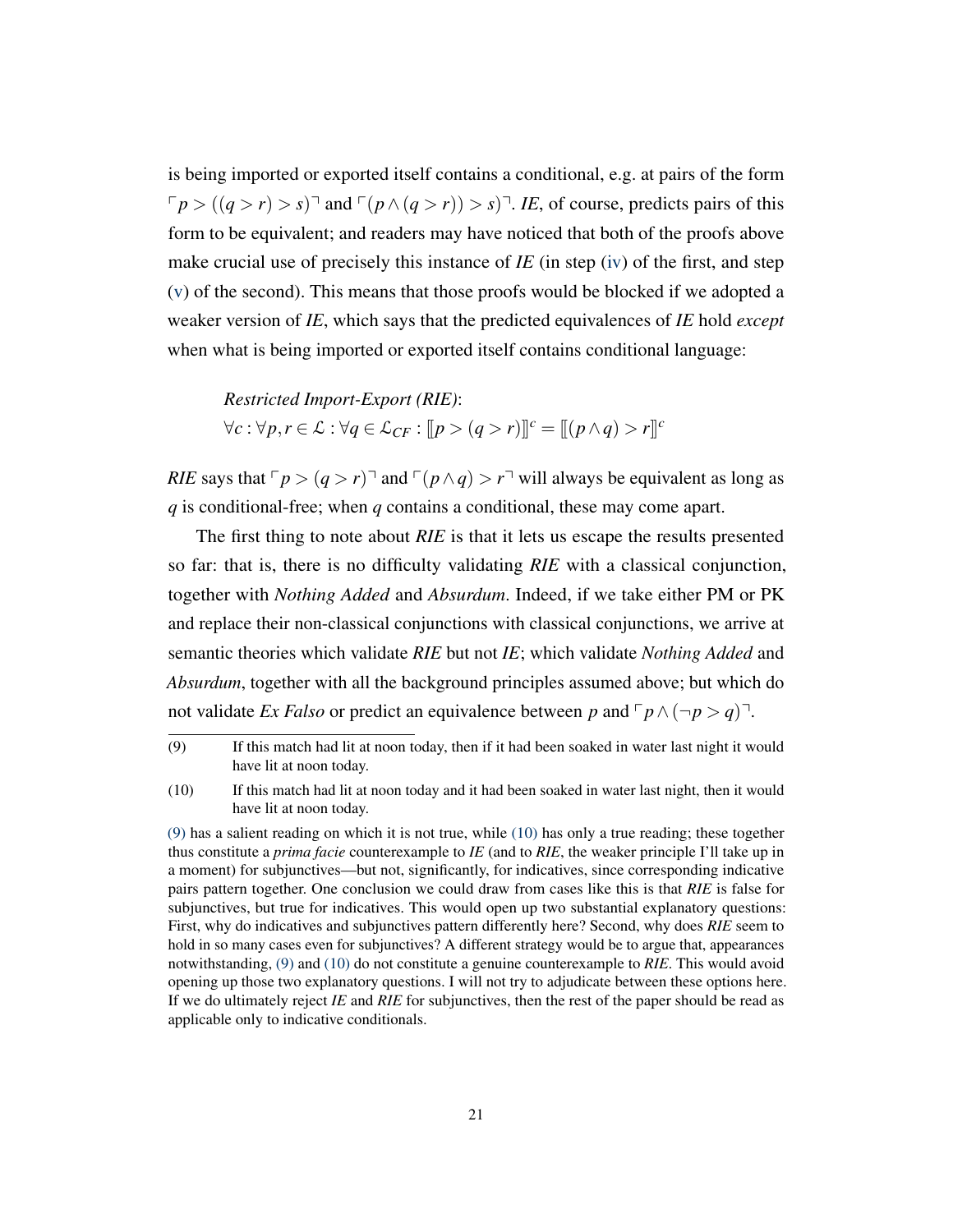*RIE* thus lets us avoid the tensions pointed out above. *RIE* at first blush looks hopelessly *ad hoc*. But this appearance is greatly diminished when we look at *RIE* from a semantic rather than a syntactic point of view: as we have just seen, from the perspective of certain theories of the conditional (like those given by PM and PK), there is a sense in which it is simpler to validate *RIE* than it is to validate *IE*. [25](#page-0-0) And, more importantly, I will argue that intuitions about natural language actually match the predictions of *RIE*: conditionals  $\lceil p \rceil (q > r) \rceil$  and  $\lceil (p \land q) \rceil \lceil r \rceil$  are always felt to be equivalent, *unless q* itself contains a conditional, in which case intuitions about their truth-values can diverge. For the first part of this claim, I refer readers to the existing literature. My contribution is to the second part: when *q* contains a conditional,  $\lceil p \rceil (q > r)$  and  $\lceil (p \land q) \rceil (q \land q)$  and invariably strike us as equivalent.

A variation on McGee's case provides a nice illustration of this. Suppose that we know that Reagan is well ahead of both Carter and Anderson in the polls, but we don't know the relative standing of Anderson and Carter. Now consider the following conditional:

<span id="page-21-0"></span>(11) If a Republican will win the election, and Anderson will win if Reagan doesn't win, then both Republicans are currently in a stronger position to win than Carter.

(11) strikes me as likely true in the scenario as described. If a Republican will win the election, presumably it will be Reagan, since we know he is in the strongest position to win. But if it's *also* the case that Anderson will win if Reagan doesn't, then that must be because Anderson is in a stronger position than Carter at present. And so we know that both Anderson and Reagan are in a stronger position to win than Carter: Reagan because we already know that he's ahead of Carter, and Anderson because the conditional fact that Anderson will win if Reagan doesn't, together with our

<sup>25</sup> Another indirect piece of evidence in favor of *RIE* is the fact that a similarly restricted version of *MP* looks very appealing: namely, that  $\{p, \lceil p \rceil \}$  entails *q* if  $q \in \mathcal{L}_{CF}$ . In fact, the three theories introduced at the outset all validate exactly this restriction of *MP*, despite invalidating *MP*.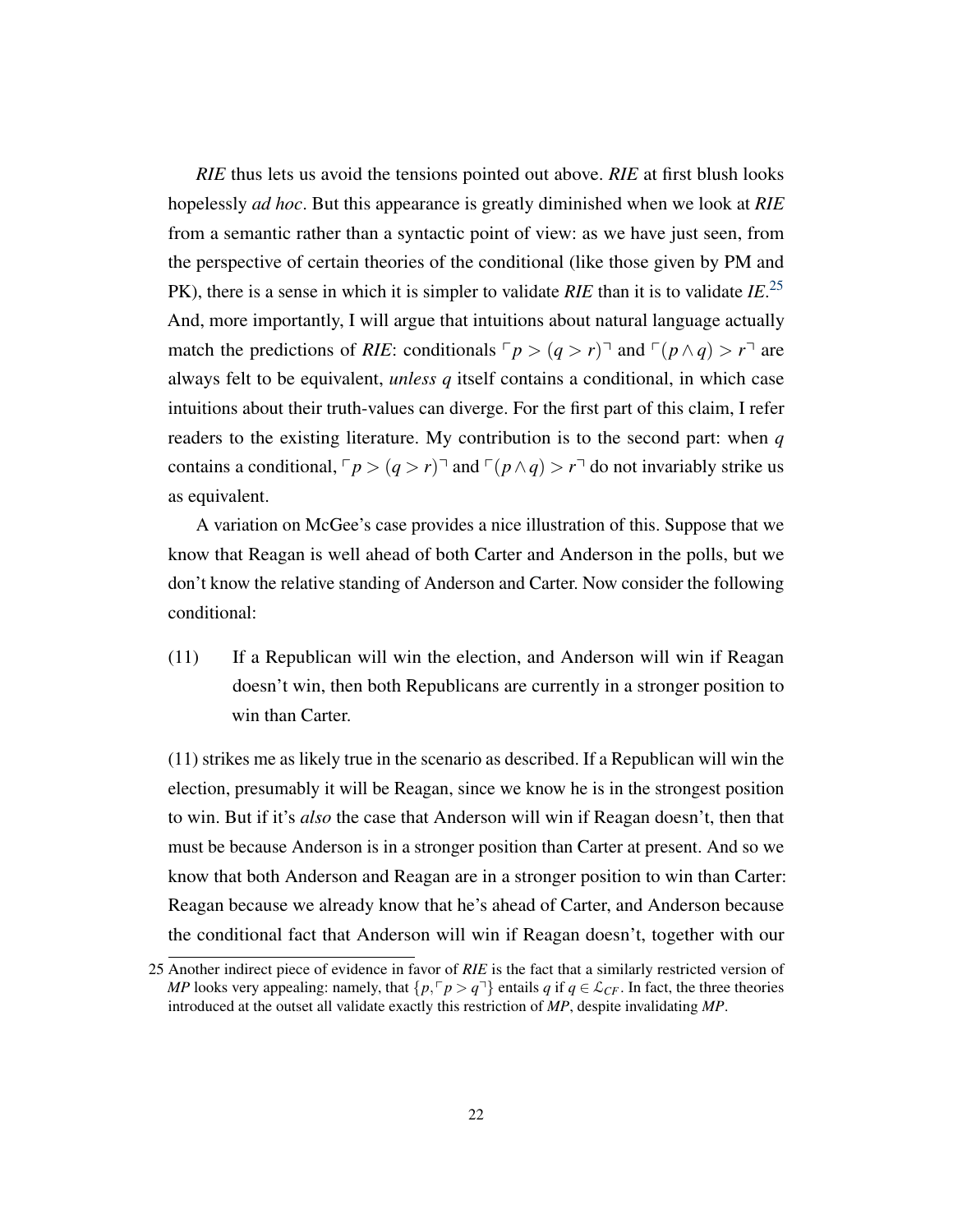background knowledge that Reagan is ahead, suggests that Anderson must be doing better than Carter. (11), then, strikes me as likely to be true.

But now consider (12):

<span id="page-22-0"></span>(12) If a Republican will win the election, then if Anderson will win if Reagan doesn't, then both Republicans are currently in a stronger position to win than Carter.

[\(12\),](#page-22-0) *unlike* [\(11\),](#page-21-0) does not seem likely to be true. After all, if a Republican wins the next election, then of course it already follows that Anderson will win if Reagan doesn't. And so that embedded conditional doesn't tell us anything more, beyond the assumption that a Republican will win the election. In other words, [\(12\)](#page-22-0) strikes me as being equivalent to 'If a Republican will win the election, then both Republicans are currently in a stronger position to win than Carter'. But that does not strike me as having any better than even odds of being true: a Republican winning the election doesn't show that both Republicans are in a stronger position to win than Carter. In other words, the set-up described by 'If a Republican wins the election, then if Anderson will win if Reagan doesn't, then...' seems clearly consistent with the following situation: Reagan is well ahead; then Carter; and then Anderson. And in this situation, it's not the case that both Republicans are ahead. In short, my credence in [\(11\)](#page-21-0) is very high; my credence in [\(12\)](#page-22-0) is at best middling. If my credences in these can rationally come apart, then they do not express the same proposition.

I conclude that [\(11\)](#page-21-0) and [\(12\)](#page-22-0) are not semantically equivalent. But now note that [\(11\)](#page-21-0) has the form  $\lceil p \rceil (q > r) > s \rceil$ , and [\(12\)](#page-22-0) has the form  $\lceil (p \wedge (q > r)) \rceil$  $(r)$ ) >  $s^7$ —with  $p =$ 'a Republican will win the election',  $q =$ 'Reagan doesn't win',  $r =$ 'Anderson will win', and  $s =$ 'both Republicans are currently in a stronger position to win than Carter'. That means that, if  $IE$  is valid, then  $(11)$  and  $(12)$  are semantically equivalent. And indeed, McGee, PM, and PK all predict this equivalence, by validating *IE*—though in different ways. McGee, by validating *IE* with a classical conjunction, predicts that both [\(11\)](#page-21-0) and [\(12\)](#page-22-0) have the truth conditions which, intuitively, only  $(11)$  has—i.e. that both conditionals are likely true in the situation as described. PM and PK validate *IE* by generalizing in the opposite direc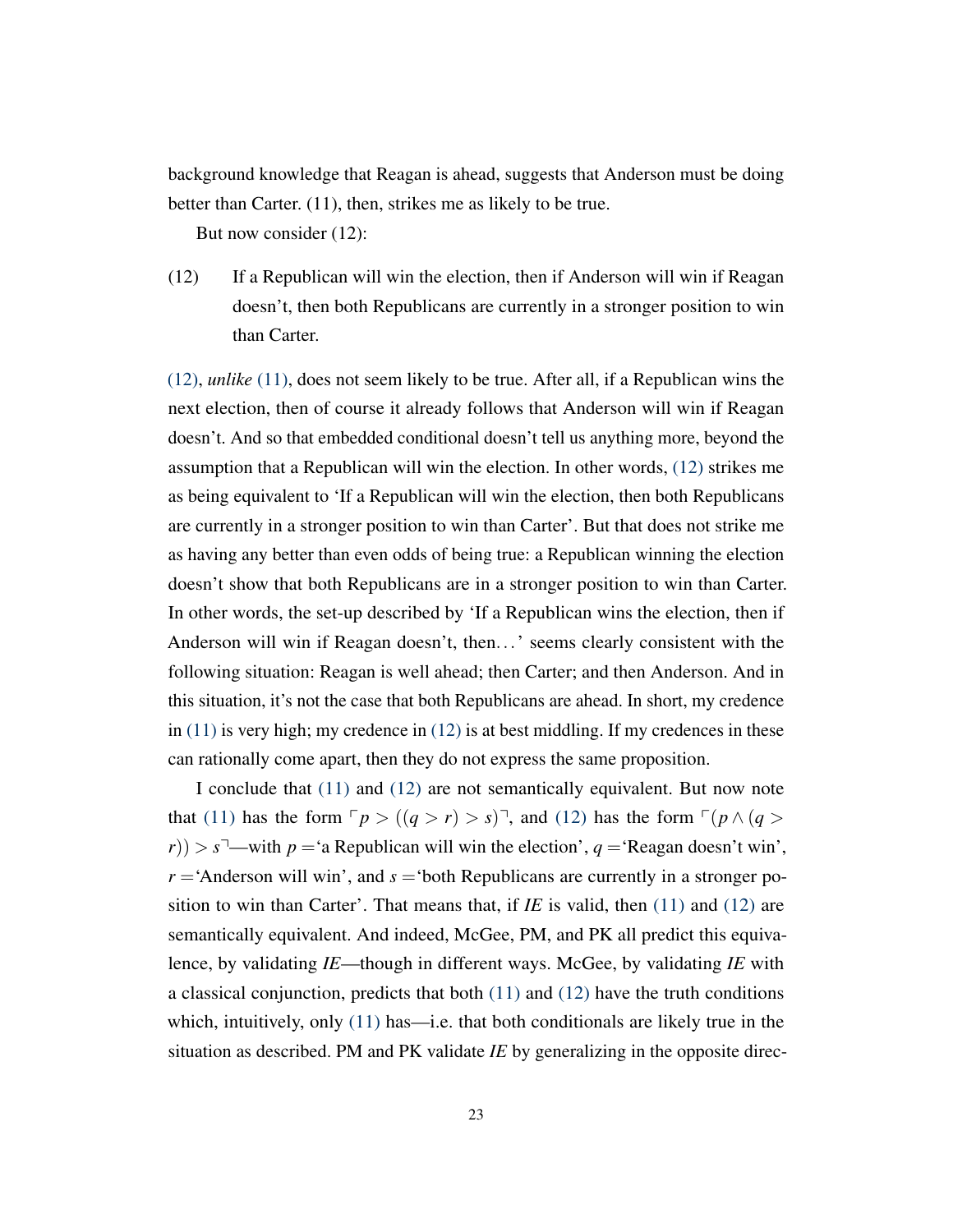tion: they predict that [\(11\)](#page-21-0) and [\(12\)](#page-22-0) both have the truth conditions which, intuitively, only [\(12\)](#page-22-0) has—i.e. that neither conditional is likely true in the situation as described.

But, as we have seen, contrary to these predictions,  $(11)$  and  $(12)$  seem to mean different things. And so *IE* is not valid; for if *IE* were, then [\(11\)](#page-21-0) and [\(12\)](#page-22-0) would be semantically equivalent. In particular, this divergence shows that *IE* fails for pairs of the form  $\nabla p > ((q > r) > s)$  and  $\nabla (p \wedge (q > r)) > s$ , just as *RIE* predicts. Conditionals, it seems, cannot themselves be imported and exported *salva veritate*.

Pairs like [\(11\)](#page-21-0) and [\(12\)](#page-22-0) can be modified so as to target the importation direction of *IE* rather than the exportation direction. Let's revert to McGee's set-up: we've just received polling data that shows that Reagan is ahead, then Carter, and then far behind is Anderson. But now we're not entirely sure whether the data are correct. Consider the following conditionals:

- <span id="page-23-0"></span>(13) If a Republican will win the election, then if Anderson will win if Reagan doesn't, then the polling data we've just received are correct.
- <span id="page-23-1"></span>(14) If a Republican will win the election, and Anderson will win if Reagan doesn't, then the polling data we've just received are correct.

Here, it seems at least possible that [\(13\)](#page-23-0) is true: the antecedents seem compatible with the polling data being correct, since the data are consistent with a Republican winning the election and Anderson winning if Reagan doesn't *under the supposition that a Republican will win*. By contrast, [\(14\)](#page-23-1) seems clearly false: if Anderson will win if Reagan doesn't, then the data we've just received, which show Anderson well behind Carter, must be wrong.

Let me give, finally, another scenario which furnishes parallel counterexamples to *IE*. Suppose that we hope to find out about John's preference ordering over apple, blueberry, and pecan pie. We know that John prefers apple over both blueberry and pecan. We don't know whether he prefers blueberry or pecan. Then we overhear a different person saying each of the following:

<span id="page-23-3"></span><span id="page-23-2"></span>(15) If John will choose fruit, and he will choose blueberry if not apple, then he prefers both apple and blueberry to pecan.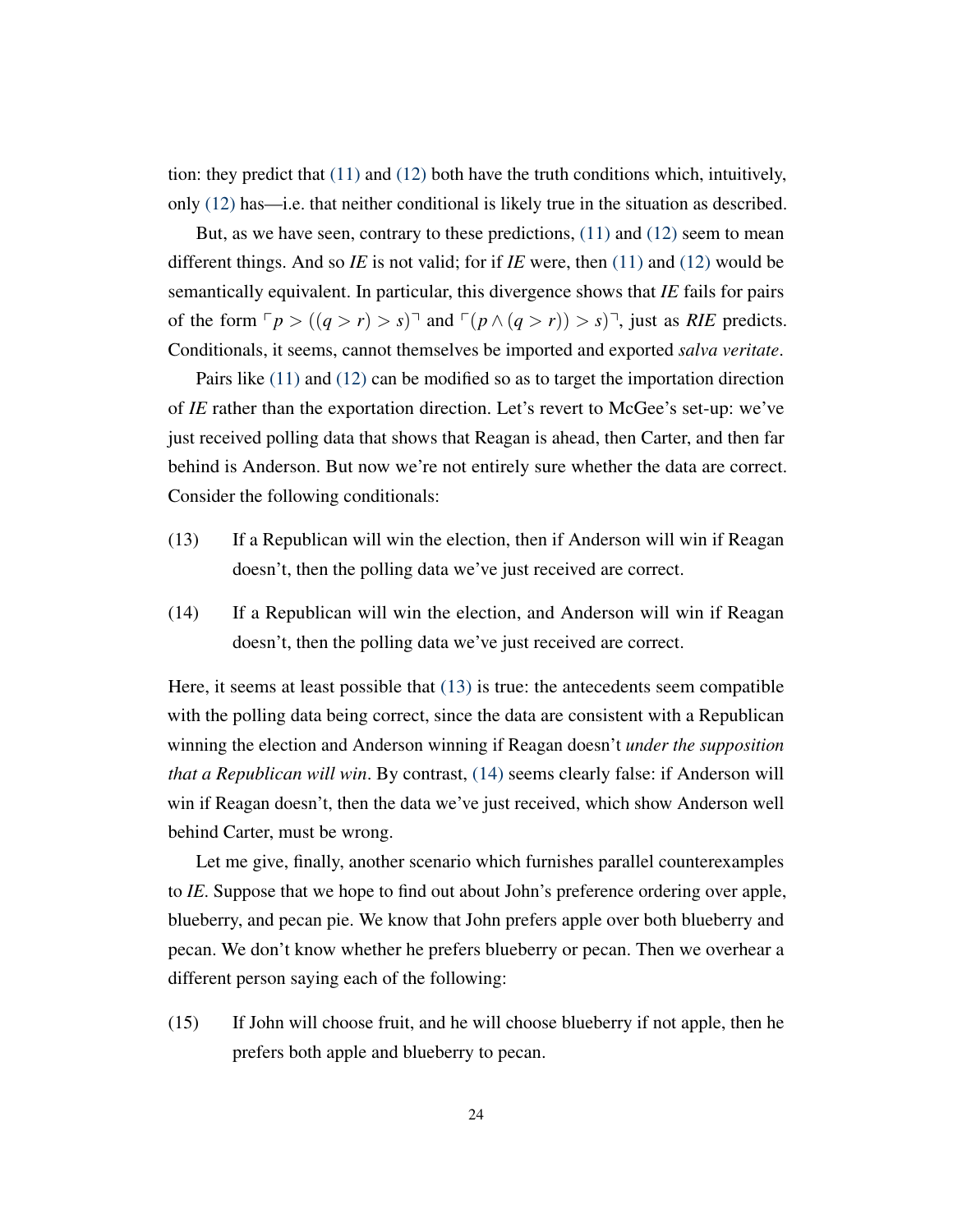(16) If John will choose fruit, then if he will choose blueberry if not apple, then he prefers both apple and blueberry to pecan.

My intuition is that, in this situation, [\(15\)](#page-23-2) seems likely to be true, while [\(16\)](#page-23-3) does not, for parallel reasons to those given above.

Thus I am inclined to think that the right way to resolve the tensions I have identified in this paper is the following. All the intuitions that have been adduced in the literature in favor of *IE* are in fact consistent with *IE* being invalid and just the weaker principle *RIE* being valid. Moreover, contrasts like that between [\(11\)](#page-21-0) and [\(12\),](#page-22-0) [\(13\)](#page-23-0) and [\(14\),](#page-23-1) and [\(15\)](#page-23-2) and [\(16\),](#page-23-3) show that *IE* fails precisely where *RIE* predicts it to: when we import and export a sentence which itself contains conditional language. So we should accept *RIE* instead of *IE*. Doing so lets us adopt a classical semantics for conjunction, while still validating *Nothing Added* and *Absurdum*, without arriving at the absurd conclusion that  $\lceil \neg (p > q) \rceil$  entails p or that p and  $\lceil p \wedge (\neg p \neg p) \rceil$  are equivalent. There are, again, many ways we could spell out an approach like this; two options are obtained, again, by replacing the non-classical conjunctions in PM and PK with classical conjunctions.

# 7 Conclusion

*IE* does not sit easily with classical 'and'. I have illustrated this by showing that, if we have classical 'and' and *IE*, there are two very natural principles which we cannot validate, at risk of absurdity. I have argued that the best resolution to this puzzle is to reject *IE* in favor of a slightly weaker principle, *RIE*, which better fits data from natural language and which allows us to hold onto both of those principles together with classical conjunction.

Others may prefer to find a different way out of this tangle; my main goal here has been to identify a mess which so far has been passed over in dignified silence.

# References

<span id="page-24-0"></span>Etlin, David. 2008. Modus Ponens revisited. Manuscript, MIT.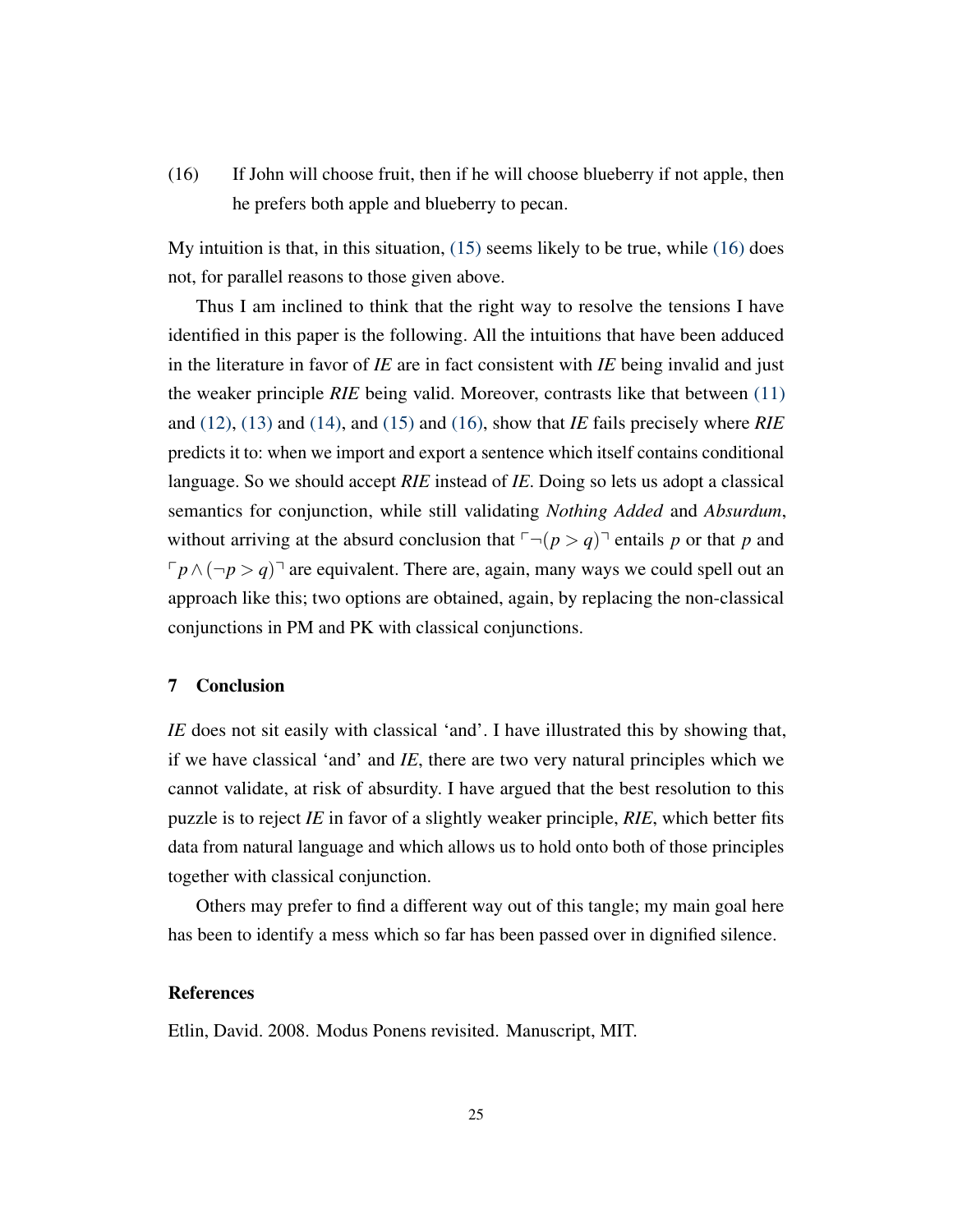- <span id="page-25-0"></span>Gibbard, Allan. 1981. Two recent theories of conditionals. In William L. Harper, Robert Stalnaker & Glenn Pearce (eds.), *Ifs: Conditionals, beliefs, decision, chance, and time*, 211–247. Dordrecht: Reidel.
- <span id="page-25-7"></span>Grice, Paul. 1989. *Studies in the way of words*. Cambridge: Harvard University Press.
- <span id="page-25-16"></span>Groenendijk, Jeroen, Martin Stokhof & Frank Veltman. 1996. Coreference and modality. In *Handbook of contemporary semantic theory*, 179–216. Oxford: Blackwell.
- <span id="page-25-14"></span>Heim, Irene. 1982. *The semantics of definite and indefinite noun phrases*: University of Massachusetts, Amherst dissertation.
- <span id="page-25-15"></span>Heim, Irene. 1983. On the projection problem for presuppositions. In Michael Barlow, Daniel P. Flickinger & Nancy Wiegand (eds.), *The West Coast Conference on Formal Linguistics (WCCFL)*, vol. 2, 114–125. Stanford Stanford University Press.
- <span id="page-25-6"></span>Jackson, Frank. 1979. On assertion and indicative conditionals. *Philosophical Review* 88. 565–89.
- <span id="page-25-2"></span>Khoo, Justin. 2013. A note on Gibbard's proof. *Philosophical Studies* 166(1). 153–164.
- <span id="page-25-4"></span>Khoo, Justin & Matthew Mandelkern. 2018. Triviality results and the relationship between logical and natural languages. To appear in *Mind*.
- <span id="page-25-11"></span>Kratzer, Angelika. 1981. The notional category of modality. In H. Eikmeyer & H. Rieser (eds.), *Words, worlds, and contexts: New approaches in word semantics*, 38–74. de Gruyter.
- <span id="page-25-10"></span>Kratzer, Angelika. 1986. Conditionals. *Chicago Linguistics Society* 22(2). 1–15.
- <span id="page-25-12"></span>Lewis, David. 1973. *Counterfactuals*. Oxford: Blackwell.
- <span id="page-25-5"></span>Lewis, David. 1976. Probabilities of conditionals and conditional probabilities. *The Philosophical Review* 85. 297–315.
- <span id="page-25-17"></span>Mandelkern, Matthew. 2018a. Bounded modality. To appear in *The Philosophical Review*.
- <span id="page-25-18"></span>Mandelkern, Matthew. 2018b. Dynamic non-classicality. Manuscript, All Souls College.
- <span id="page-25-1"></span>McGee, Vann. 1985. A counterexample to Modus Ponens. *The Journal of Philosophy* 82(9). 462–471.
- <span id="page-25-3"></span>Nolan, Daniel. 1997. Impossible worlds: A modest approach. *Notre Dame Journal of Formal Logic* 38(4). 535–572.
- <span id="page-25-8"></span>Rieger, Adam. 2006. A simple theory of conditionals. *Analysis* 66(3). 233–240.
- <span id="page-25-13"></span>Santorio, Paolo. 2018. Alternatives and truthmakers in conditional semantics. To appear in *The Journal of Philosophy*.
- <span id="page-25-9"></span>Stalnaker, Robert. 1968. A theory of conditionals. In Nicholas Rescher (ed.), *Studies in logical theory*, 98–112. Oxford: Blackwell.